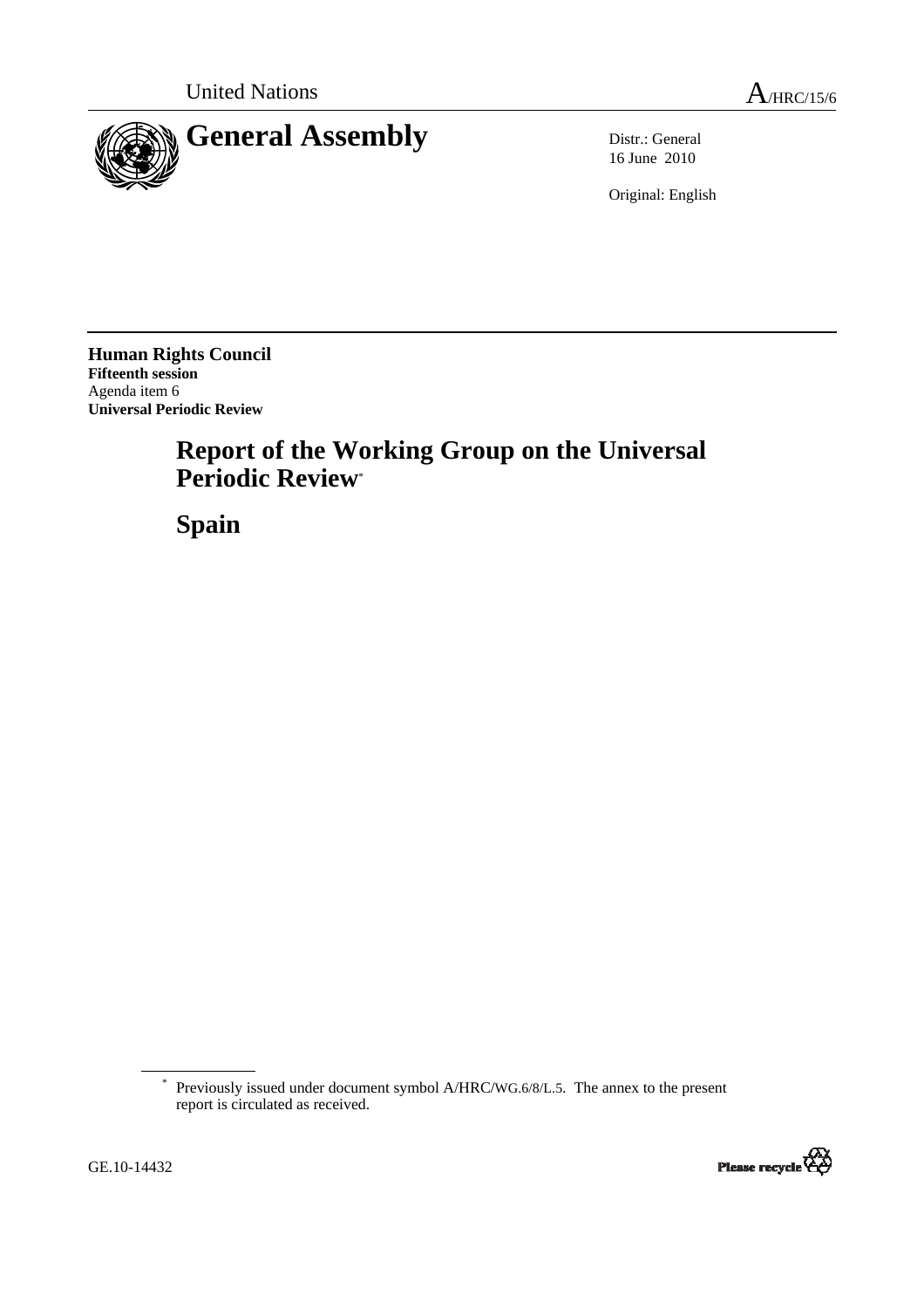#### **A/HRC/15/6**

# Contents

|       |    | Paragraphs | Page |
|-------|----|------------|------|
|       |    | $1 - 4$    | 3    |
|       |    | $5 - 83$   | 3    |
|       | А. | $5 - 16$   | 3    |
|       | B. | $17 - 83$  | 5    |
| П.    |    | 84-88      | 12   |
| Annex |    |            |      |
|       |    |            |      |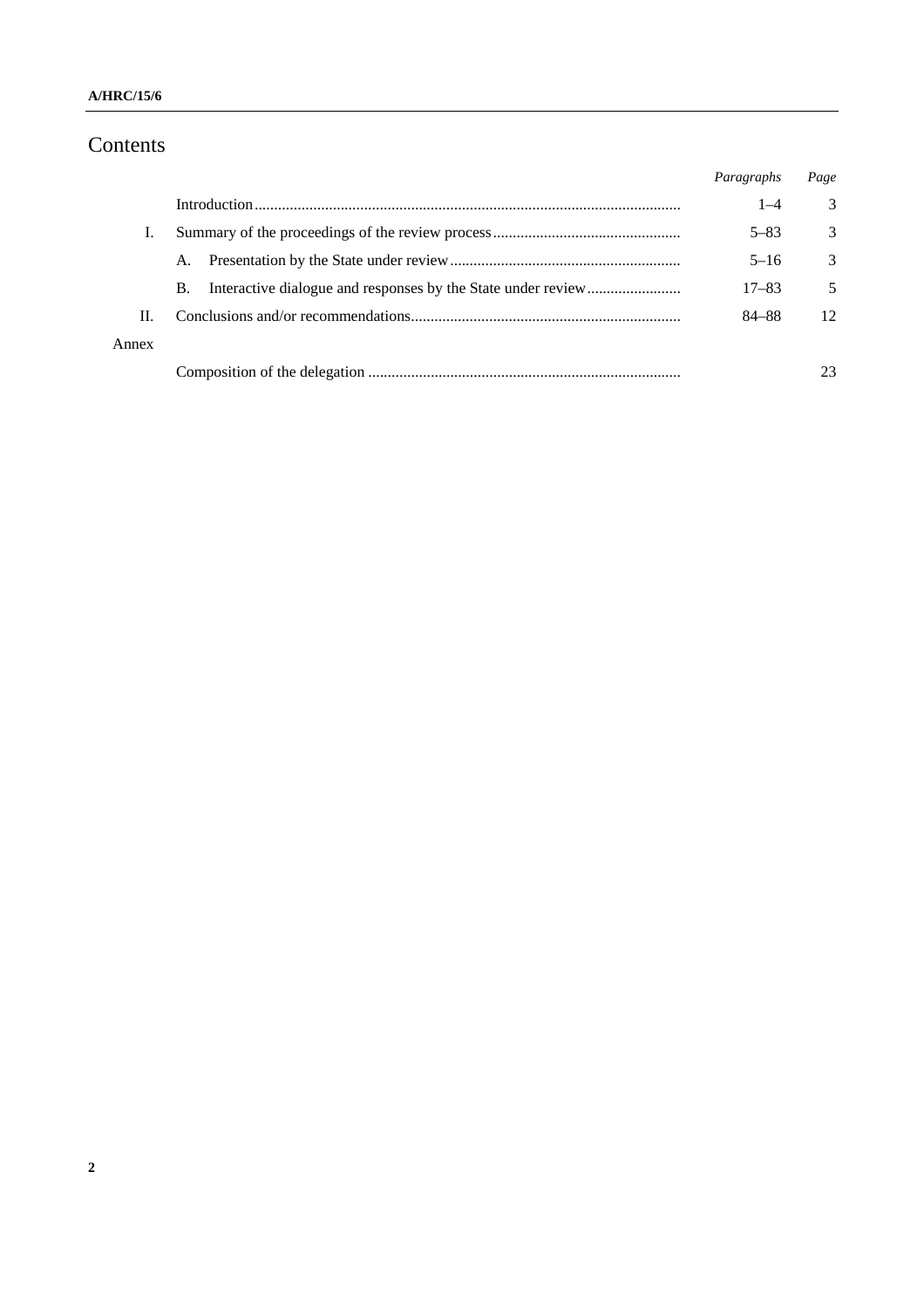# **Introduction**

1. The Working Group on the Universal Periodic Review, established in accordance with Human Rights Council resolution 5/1, held its eighth session from 3 to 14 May 2010. The review of Spain was held at the 5th meeting, on 5 May 2010. The delegation of Spain was headed by the Secretary of State for Constitutional and Parliamentarian Affairs, José de Francisco. At its 9th meeting, held on 7 May 2010, the Working Group adopted the report on Spain.

2. On 7 September 2009, the Human Rights Council selected the following group of rapporteurs (troika) to facilitate the review of Spain: Chile, India and South Africa.

3. In accordance with paragraph 15 of the annex to resolution 5/1, the following documents were issued for the review of Spain:

 (a) A national report submitted/written presentation made in accordance with paragraph 15 (a) (A/HRC/WG.6/8/ESP/1);

 (b) A compilation prepared by the Office of the High Commissioner for Human Rights (OHCHR) in accordance with paragraph 15 (b) (A/HRC/WG.6/8/ESP/2);

 (c) A summary prepared by OHCHR in accordance with paragraph 15 (c) (A/HRC/WG.6/8/ESP/3).

4. A list of questions prepared in advance by Argentina, the Czech Republic, Denmark, Germany, the Netherlands, Norway, Slovenia, Sweden and the United Kingdom of Great Britain and Northern Ireland was transmitted to Spain through the troika. Those questions are available on the extranet of the universal periodic review.

# **I. Summary of the proceedings of the review process**

#### **A. Presentation by the State under review**

5. The delegation of Spain acknowledged that the preparation of the national report had allowed the Government to identify areas for improvement, raise awareness of pending issues and compare Spain's experience with those of other United Nations Member States. It felt persuaded that the conclusions would be useful for the improvement of existing protection mechanisms.

6. Its recent history has caused Spain to closely link the protection and development of human rights to the strengthening of democracy. Fundamental rights are a core element of the rule of law. For the current Administration, the promotion of human rights is a political priority. That commitment is apparent at the international and national levels, as well as in legislative and public policy initiatives. It is also reflected in the Government's establishment of the Ministry for Equality, which is entrusted with, among other responsibilities, the eradication of discrimination and gender-based violence.

7. At the international level, Spain has ratified most international and regional human rights treaties, including the Optional Protocol to the Convention against Torture (2006), the Convention on the Rights of Persons with Disabilities and the Optional Protocol thereto (2007) and the International Convention for the Protection of All Persons from Enforced Disappearance (2009). Currently, Congress is acting to authorize the ratification of the Optional Protocol to the Covenant on Economic, Social and Cultural Rights.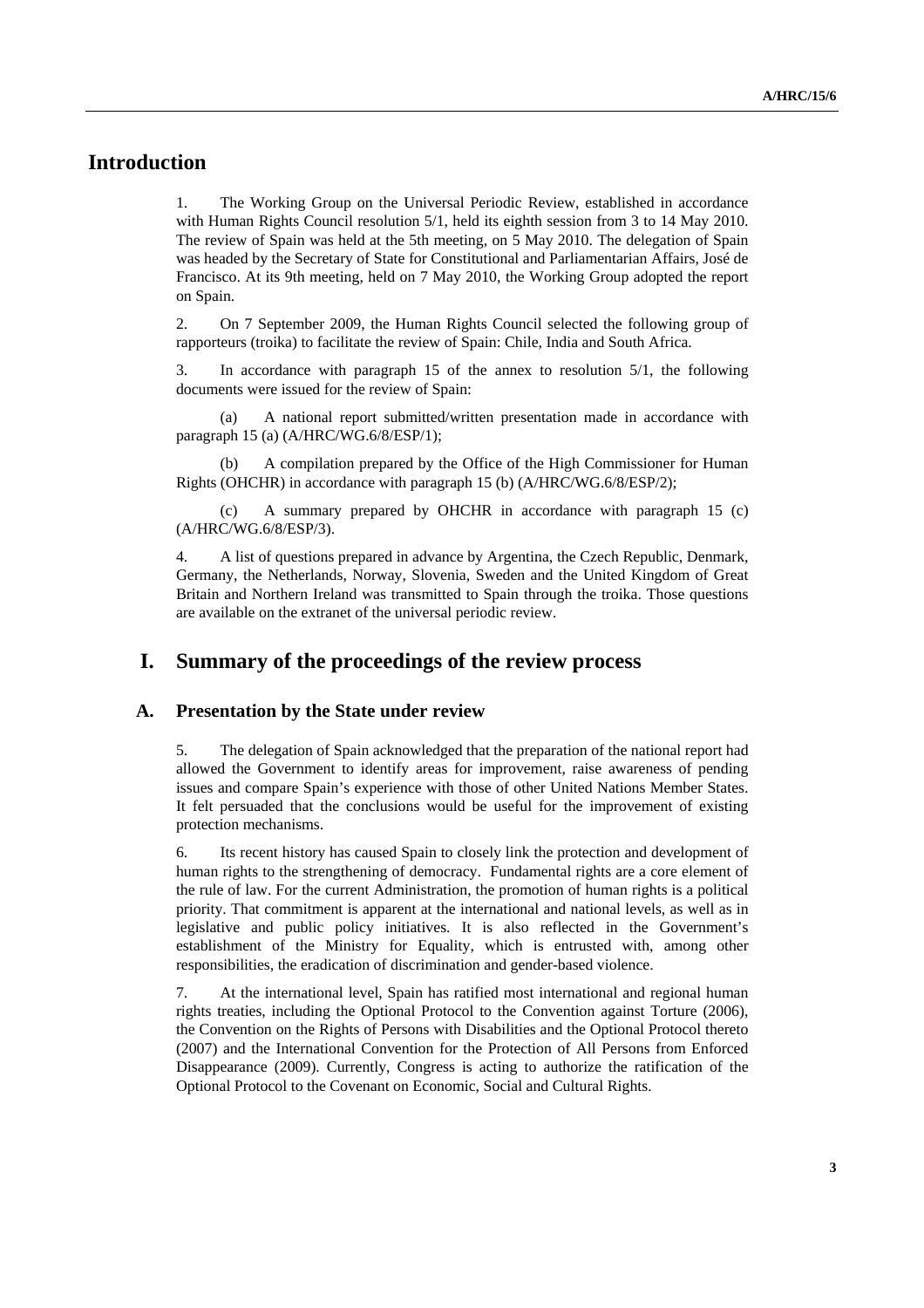8. There have also been important improvements in domestic legislation, such as the recent adoption of several legal instruments, including the law against gender violence (2004), the reform of the Civil Code to permit same-sex marriage (2005), the organic law for effective gender equality (2007) and the law on personal autonomy and attention to persons in a dependency situation (2006).

9. Regarding human rights policies, the delegation highlighted the adoption of the Human Rights Plan of 2008, which is based on equality, non-discrimination and integration, and includes human rights guarantees. Additionally, a follow-up commission has been established.

10. Spain's commitment to the Millennium Development Goals is reflected in the everincreasing percentage of gross domestic product (GDP) allocated to development cooperation. This year, Spanish cooperation should reach 0.51 per cent of GDP, and the Government remains committed to achieving the goal of 0.7 per cent of GDP. The delegation stressed that Spain is aware of the importance of the work of the Human Rights Council to consolidate and promote human rights, and referred to the country's contribution to the Office of the High Commissioner.

11. Immigrants constitute 10 per cent of the Spanish population. Spain is unequivocally committed to formulating a body of public policy on integration based on an intercultural model and dialogue among cultures.

12. Spain's presidency of the European Union (EU) has prompted actions to further involve EU institutions in the promotion of human rights. Thus, Spain is striving to achieve EU ratification of the European Convention for the Protection of Human Rights and Fundamental Freedoms.

13. The delegation indicated that Spain is the European State that has suffered most from terrorism to date. Spain has never renounced the rule of law or international law in its response to terrorist acts.

14. Concerning the preparation of the report, the role of civil society was acknowledged by the delegation. The inclusion of economic, social and cultural rights issues was only one example of the positive input from civil society representatives.

15. Since the issuance of the national report, there have been a number of noteworthy developments that assist in gaining an up-to-date perspective on the human rights situation. In March 2010, the Official Bulletin published two instruments of ratification. The first one related to the Convention on Cluster Munitions (March 19), and the second pertained to Protocol No. 13 to the Convention for the Protection of Human Rights and Fundamental Freedoms, concerning the abolition of the death penalty in all circumstances. Furthermore, on 24 March in Geneva, the President launched an initiative to establish an international commission against capital punishment. In addition, on 30 March, the Government adopted a report on the measures necessary to bring Spanish legislation into line with the Convention on the Rights of Persons with Disabilities and the Optional Protocol thereto. The Organic Law on Sexual and Reproductive Health and Voluntary Pregnancy Interruption was also adopted in March 2010.

16. Before concluding its introductory statement, the delegation mentioned the fact that, on 29 January, the current Administration had adopted the Programme for the Resettlement of Refugees for 2010 and that the national mechanism for preventing torture had been put in place. Following the EU pattern, the Ombudsman will be entrusted with that responsibility.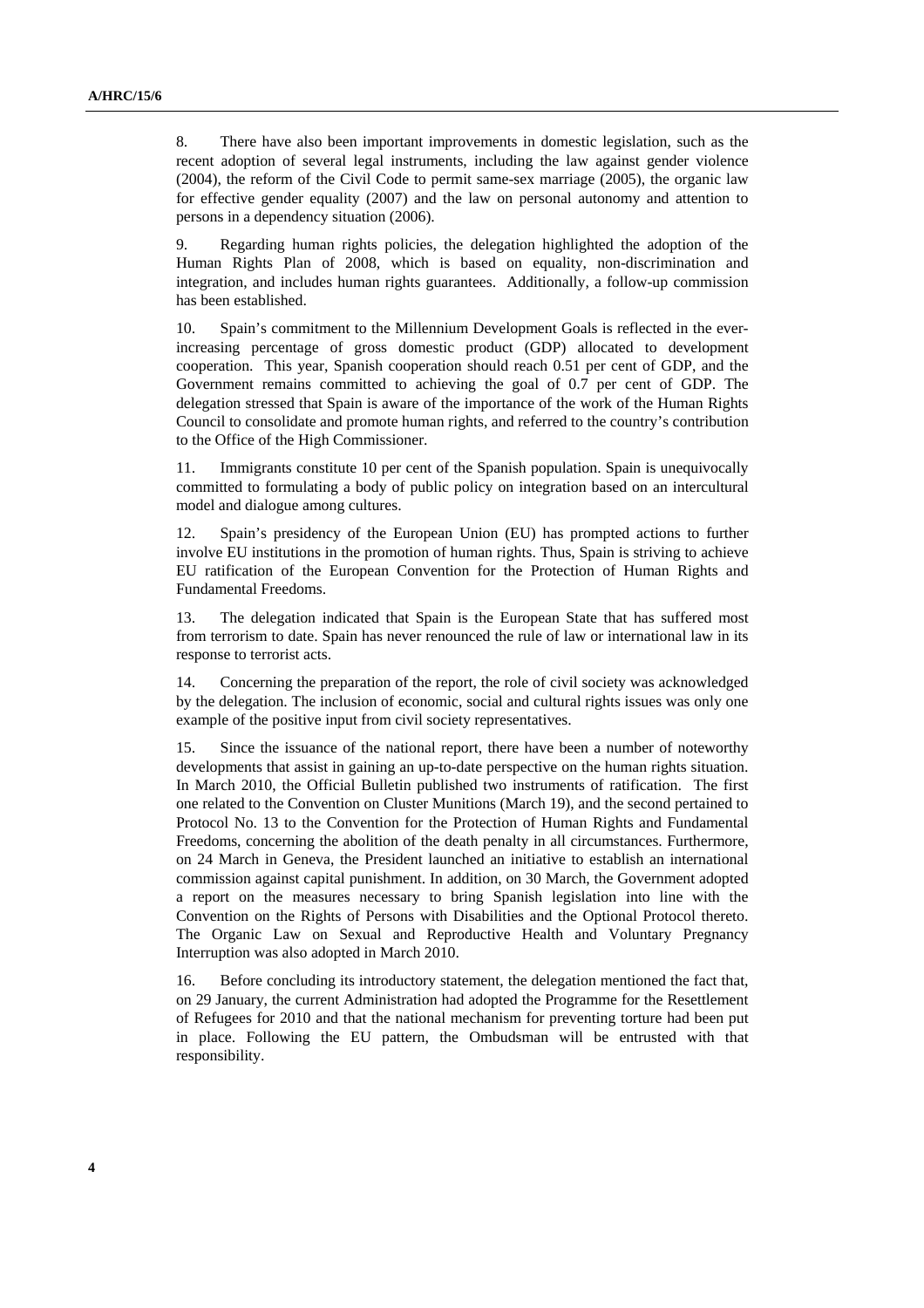### **B. Interactive dialogue and responses by the State under review**

17. During the interactive dialogue, 55 delegations made statements. Additional statements that could not be delivered during the interactive dialogue owing to time constraints will be posted on the extranet of the universal periodic review when available.<sup>1</sup> Recommendations made during the dialogue are found in section II of the present report.

18. A number of delegations acknowledged the constructive engagement of the Spanish Government with the universal periodic review mechanism and commended the delegation for the detailed and informed presentation of the report. A number of delegations noted with satisfaction the advancement of democracy, the rule of law and a national system for the promotion and protection of human rights in recent decades.

19. Nicaragua acknowledged achievements regarding normative frameworks for its public institutions and its cooperation with third countries. It regretted the fact that Spain had not played a decisive role within the European Union in tackling problems such as migration. Nicaragua remained concerned about insufficient protection of the most vulnerable sectors affected by discrimination. Nicaragua highlighted the importance of raising societal awareness about diversity and applauded the National Plan on Human Rights. Nicaragua made recommendations.

20. Colombia recognized the efforts made by Spain in its fight against terrorism, expressed its solidarity and encouraged the country to continue to be resolute in respecting human rights. It expressed its gratitude for the progress made by Spain in its fight against discrimination and in respecting the rights of same-sex couples. It welcomed the implementation of a plan to prevent gender-based violence among the foreign immigrant population. Colombia made recommendations.

21. Mexico noted that the national report reflected the progress made by Spain in the field of human rights. It noted with satisfaction the country's efforts to improve the institutional and normative framework for the protection of human rights. It congratulated Spain on having ratified most human rights treaties and on its ongoing cooperation with special procedures. It acknowledged the challenges faced by Spain in combating terrorism. Mexico made recommendations.

22. Bolivia highlighted Spain's achievements with regard to the equal treatment of men and women. It noted that much remained to be done regarding violence against women; the law on measures aimed at comprehensive protection against gender-based violence did not include irregular migrant women. Regarding equality between nationals and foreigners, Bolivia encouraged Spain to continue to implement social integration public policies. Bolivia made recommendations.

23. The Russian Federation expressed its solidarity with Spanish efforts to counter international terrorism while respecting human rights and fundamental freedoms. In relation to the rights of migrants and national minorities, and the fight against racism and xenophobia, the Russian Federation asked for additional information about the activities of the Support Fund for the Admission, Integration and Education of Immigrants. The Russian Federation made recommendations.

24. Cuba congratulated Spain on its Strategic Plan on Citizenship and Integration, but expressed concern about intolerance of and racism against migrants. It noted efforts to foster historical memory and called for further efforts to identify and exhume victims' remains and to prosecute those responsible for crimes committed during the dictatorship. It

<sup>&</sup>lt;sup>1</sup> Croatia, Bosnia and Herzegovina, Botswana, Ecuador, the United Arab Emirates, Iraq.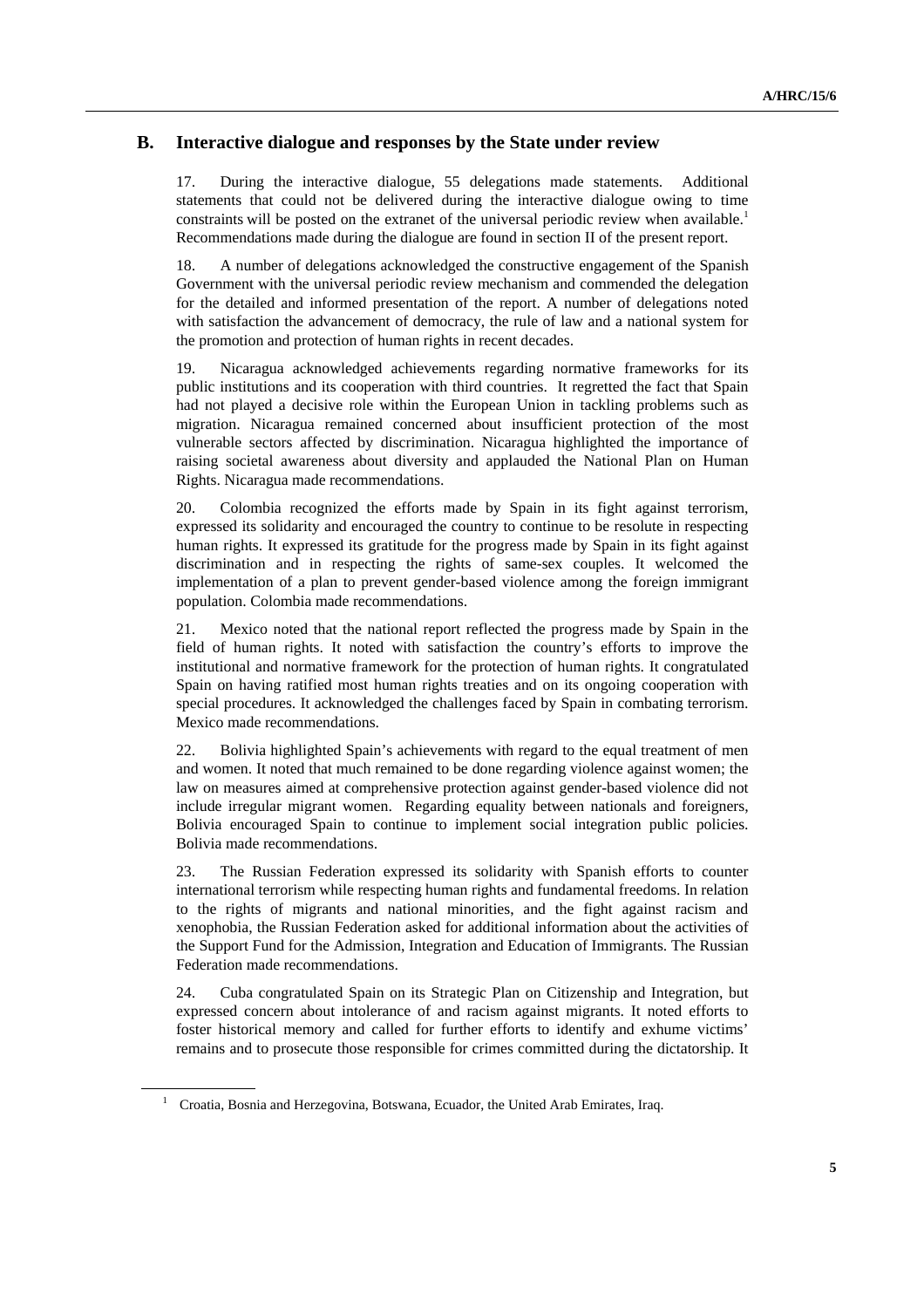asked about the alleged use of Spanish territory for the frequent transit of secret flights by the Central Intelligence Agency and measures taken to identify those responsible. Cuba made recommendations.

25. Brazil highlighted, inter alia, the challenges of social and economic development, the fight against discrimination and the promotion of the rights of migrant workers. It asked about policies regarding the rights of migrants and efforts to fight terrorism; measures to combat discrimination, violence and trafficking affecting children and women; policies and legal frameworks to combat discrimination; and impacts that the economic crisis might have on human rights. Brazil made recommendations.

26. Belarus congratulated Spain on its achievements in the protection of human rights. It noted the problems faced by Spain in the social and economic spheres, as well as its security concerns. Belarus was concerned about the arrival in the Canary Islands of unaccompanied child migrants who were housed in inappropriate centres. It noted Spain's efforts to combat human trafficking. It was concerned about the persistence of violence against women. Belarus made recommendations.

27. Algeria paid tribute to Spain's Ambassador to the Human Rights Council. It noted an increase in acts of intolerance and incidents of racial violence against immigrants and persons of different ethnicity or religion. It encouraged Spain to pursue its fight against human trafficking and congratulated the country on its efforts to increase development aid in order to meet the United Nations target of 0.7 per cent of GDP. Algeria made recommendations.

28. The United States of America noted that Spain continued to struggle with issues relating to unaccompanied migrant and refugee children. It expressed interest in learning about the Government's plans for the implementation of its Human Rights Plan of Action, as well as the progress made in the implementation of the Action Plan for the Development of the Roma population. The United States made recommendations.

29. Pakistan noted Spain's commitment to the promotion and protection of human rights and welcomed efforts to grant equal rights to non-nationals. It asked whether the actions taken by the Government were sufficient to address all human rights concerns in the country. It also asked the delegation to explain the specific steps it planned to take to make the Council and its mechanisms less political. Pakistan made recommendations.

30. Argentina congratulated Spain on its commitment to promoting gender equality, as well as on reforms aimed at eradicating gender-based violence and the registration of cases of violence against women. It noted that since 2006, Spain had been a member of the European Pact for Gender Equality. It encouraged Spain to reinforce legal measures to combat impunity. Argentina made recommendations.

31. Egypt noted that Spain faced challenges related to acts of intolerance and incidents of racial violence against migrants and persons of different ethnic or religious backgrounds, which were expected to continue unless there was a resolute political will to address them. Egypt made recommendations.

32. Morocco congratulated Spain on integrating immigrants and protecting the rights of migrant workers, and on its fight against racism and xenophobia. It welcomed actions to promote durable solutions for refugees. It asked what measures the Government would take to strengthen the effectiveness of its new National Strategic Plan for Children and Adolescents. It also wished clarification regarding Spain's contribution to food security globally under the third master plan for Spanish cooperation.

33. Norway stated that, despite Spain's extensive measures to promote gender equality and eliminate discrimination against women, there remained a gender wage gap and continued predominance by women in temporary or part-time work, as highlighted by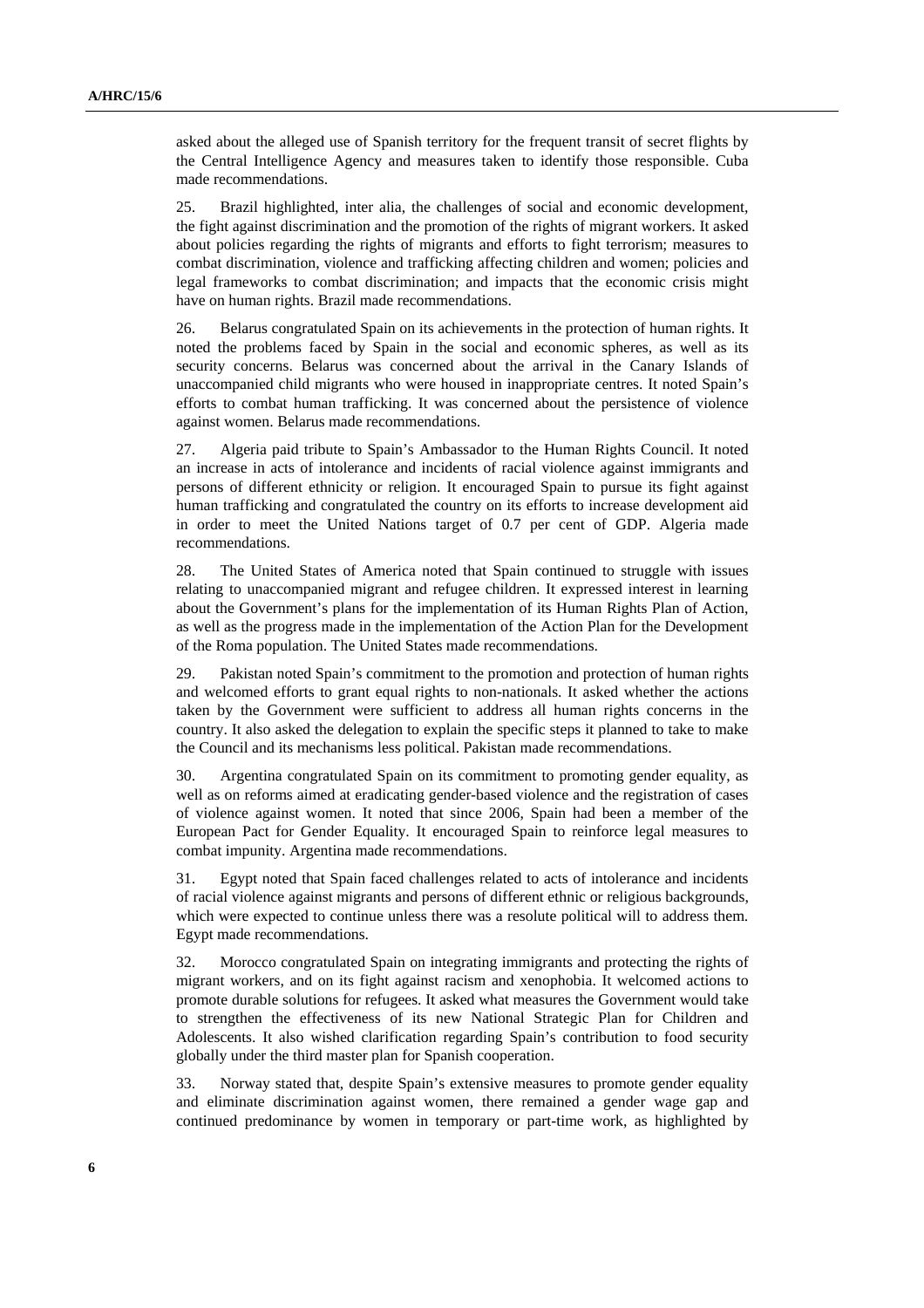CEDAW in 2009. It stated that CEDAW had also pointed out that violence against women had actually increased, and asked what had been done to follow up on CEDAW's recommendations in that regard. Norway made recommendations.

34. The Islamic Republic of Iran expressed grave concern at the repeated use of Spanish airspace and airports by a third country for secret rendition and detention, the worrisome situation in detention centres for foreigners, discrimination against minorities and migrants based on ethnicity and religion, and the alarming phenomenon of human trafficking. It made recommendations.

35. Uruguay praised Spain's adoption of the National Plan on Human Rights and its periodic evaluation, as well as the country's good practices in preventing discrimination based on sexual orientation. While welcoming initiatives to protect the rights of migrants, Uruguay was concerned about the situation of irregular migrant workers. It highlighted the work of the Observatory against Discrimination and Racism and welcomed plans aimed at gender equality and combating violence against women. Uruguay made recommendations.

36. Denmark asked Spain for further details about its efforts related to violence against women. It also asked to Spain to elaborate on its measures to ensure that no acts of torture or ill treatment by public officials were taking place, and asked whether Spain intended to include the definition of torture in its penal code in line with its obligations under CAT. Denmark made recommendations.

37. The Czech Republic indicated that it wished to acknowledge the high percentage of women in the Government and the decisive steps taken against discrimination and violence against women. It made recommendations.

38. Palestine highlighted Spain's commitment to providing constitutional and legal guarantees for human rights protection. It noted that the report described the challenges faced by Spain. Palestine commended Spain for its efforts to promote the right to water and sanitation, steps taken to combat the death penalty, and the country's support for the peace process in the Middle East. Palestine made a recommendation.

39. Nigeria noted that Spain had yet to ratify the International Covenant on the Protection of the Rights of All Migrant Workers and Members of their Families, and asked about efforts to ratify that instrument. It expressed concern about immigrants suffering racial discrimination and asked how that problem was being tackled. Nigeria urged Spain to abide by the principles of CAT and to improve deportation procedures. Nigeria made a recommendation.

40. Bangladesh noted with appreciation Spain's legislative and policy framework for the protection of human rights. It referred to Spain's policy on migration and the challenges faced by the country in ensuring the rights of migrants, as well as reported incidents of intolerance and violence against migrants and other minorities. It also noted the situation of women, particularly migrant women and women belonging to ethnic or religious minorities. Bangladesh made recommendations.

41. Panama welcomed the comprehensive Plan to Combat the Trafficking in Human Beings for the Purpose of Sexual Exploitation. Referring to CERD and UNHCR concerns regarding ethnic minorities and foreigners, Panama asked whether Spain would adopt a national action plan against racism and xenophobia that included information about the collection of data on racist incidents as well as an adequate institutional framework. Panama made a recommendation.

42. Costa Rica welcomed Spain's four welfare-state components. It commended Spain for its good practices regarding, inter alia, the rights of foreigners, the asylum and refugee policy, the equal treatment policy and the fight against gender-based violence. It also commended Spain's contribution to the abolition of death penalty and its promotion of the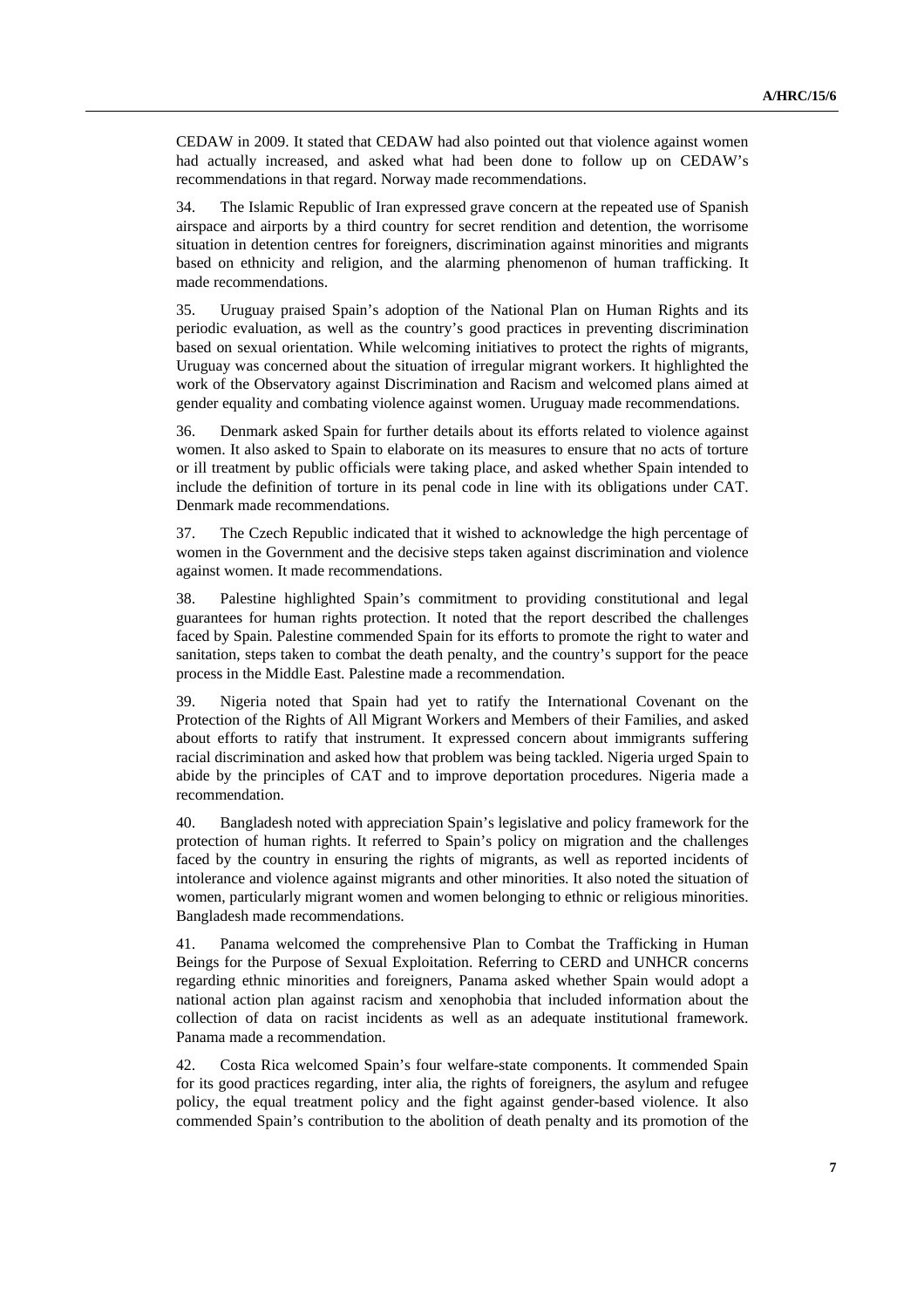Alliance of Civilizations. It acknowledged challenges in combating terrorism. Costa Rica made recommendations.

43. Peru acknowledged Spain's commitment to the promotion of human rights, as evidenced, for example, by the adoption of a National Plan on Human Rights and the establishment of a Commission to monitor its implementation. It mentioned as a particular positive development the adoption of law 52/2007, on the right to moral reparation of victims of the dictatorship. Peru made recommendations.

44. The Netherlands expressed concern about the way in which data within the judiciary was processed and the fact that plans to update those processes had yet to yield the desired results. It also noted that, from 2002 to 2009, more than 250 police officers and prison guards had been convicted for criminal offences, including assault, and that it remained concerned about the practice of incommunicado detention. The Netherlands made recommendations.

45. Indonesia commended Spain for regarding human rights as a core element of Government policy and for its promotion of cultural dialogue through the Alliance of Civilizations. It congratulated Spain on having enacted laws granting migrants rights similar to those enjoyed by Spanish nationals. It commended the 2008 plan to combat human trafficking for the purpose of sexual exploitation. Indonesia made recommendations.

46. Malaysia commended Spain for its commitment to and progress in the protection of human rights, as evidenced by the ratification of most human rights treaties. It also commended Spain for promoting the Alliance of Civilizations. While noting initiatives taken to combat racism, such as the Strategic Plan for Citizenship and Integration, it was concerned by frequent acts of intolerance and racial violence against migrants and members of ethnic minorities. Malaysia made recommendations.

47. New Zealand welcomed the adoption of plans of action addressing sex and labour exploitation, respectively. It made recommendations.

48. The United Kingdom of Great Britain and Northern Ireland noted Spain's commitment to establishing an Ombudsman for the prevention of torture and asked how the Government intended to ensure that the Ombudsman had the required power and resources to act effectively. It also asked for an assessment of the success of Spain's Strategic Plan for Integration and Citizenship, as well about its initiatives to prevent racial and religious inequality. It made recommendations.

49. Germany commended Spain for the instrument of the Ombudsman. It asked how Spain had followed up on the recommendation of the Committee against Torture that Spain ensure sufficient resources to enable the Ombudsman to act as the national mechanism for the prevention of torture. It also asked in what way the country had continued its efforts to reduce the number of suicides and violent deaths in places of detention.

50. The Philippines noted that the domestic definition of trafficking should be in line with international standards and referred to the need for better identification of victims, including minors, and requested information in that regard. Philippines made recommendations.

51. France congratulated Spain on its recent ratification of Protocol No. 13 to the European Convention for the Promotion of Human Rights and Fundamental Freedoms, concerning the abolition of the death penalty in all circumstances, and asked that its Constitution be harmonized with the Protocol. It also asked whether Spain would put in place transparent tools for assessing complaints and condemnations concerning acts and incidents of a xenophobic or racist nature. France made recommendations.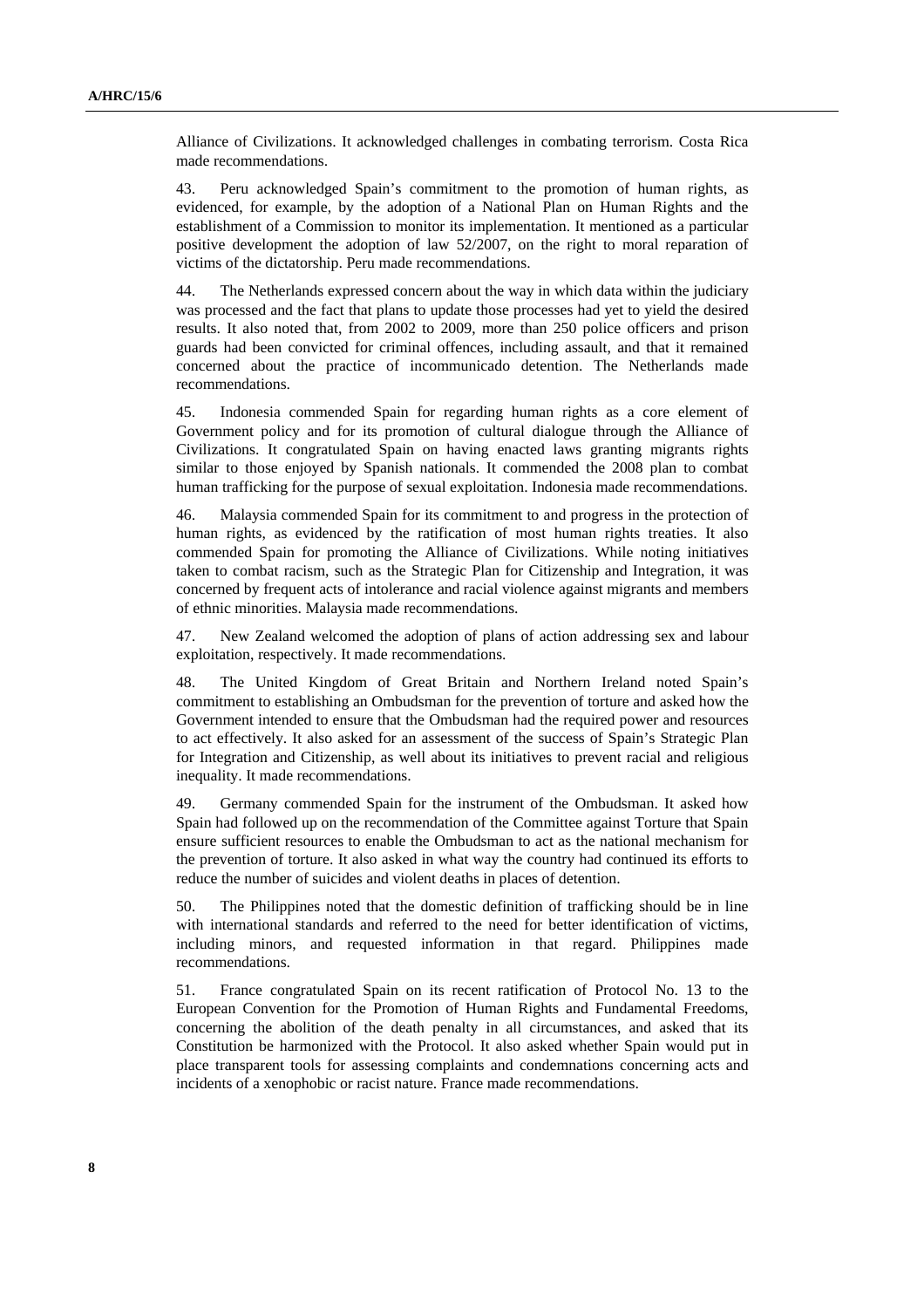52. The delegation of Spain elaborated on issues that had arisen during the interactive dialogue. Regarding the issue of the International Convention on the Protection of the Rights of All Migrant Workers and Members of Their Families, Spain had not rejected the idea of adhering to it, despite the fact that it believed that instrument to have legal shortcomings. The matter remained under study.

53. With regard to the Roma population, the delegation acknowledged the importance of enhancing the means for the social integration of that group. On 9 April, the Government had adopted an action plan for 2010-2012 to that end.

54. Concerning the issue of the use of Spanish airports for secret rendition operations by third countries, the delegation reiterated the Administration's position that respect for human rights should be at the centre of the fight against terrorism. Furthermore, the Minister for Foreign Affairs had provided the Chamber of Deputies and the European Parliament with extensive information about the subject.

55. On the definition of enforced disappearance, the delegation indicated that it had been included in the Penal Code in 2004.

56. With respect to the definitions of torture and incommunicado detention, the delegation indicated that the definition of torture was in conformity with international law. In that regard, it emphasized that there was no special anti-terrorism legal regime. Furthermore, incommunicado detentions were of short duration and were always monitored by the judiciary.

57. The Republic of Korea expressed concern about the reported cases of discrimination and violence against women, including domestic violence, and indicated that it was important that the Government extend its efforts beyond legislation to change perceptions about women and dispel associated stereotypes. It also noted the increasingly widespread problem of human trafficking and the incidence of intolerance and racial violence. The Republic of Korea made recommendations.

58. Qatar highlighted the fact that major developments in the area of human rights had occurred in recent decades. Since the promulgation of the 1978 Constitution, a legal and institutional framework had been established for the protection of human rights. It noted reports of increased incidents of racism against migrants and foreigners of different ethnic or religious origin. Qatar made a recommendation.

59. China welcomed the Government's adoption of the Human Rights Plan 2008-2012 and of other national human rights plans. It noted that the Human Rights Plan adopted in December 2008 was open-ended and asked whether that had had an effect on its actual implementation. It also asked what specific measures the Government had taken in recent years to protect the right to work and health of foreign migrants and minorities.

60. Australia commended Spain for its strong commitment to promoting and protecting human rights, its efforts in addressing gender violence and its considerable advances towards integrating migrants and combating xenophobia. It urged Spain to continue its efforts in those areas. Australia made recommendations.

61. In relation to the treatment of detained persons, Canada expressed concern about the allegations of torture and ill treatment, particularly in cases of incommunicado detention. It also noted the widespread concern that Spain's readmission agreements with several African countries did not include sufficient human rights guarantees. Canada made recommendations.

62. Sweden raised questions about measures taken to reinforce the implementation of existing legislation to combat domestic violence, and about measures whereby it would implement legislation granting refugee status on the basis of mistreatment based on gender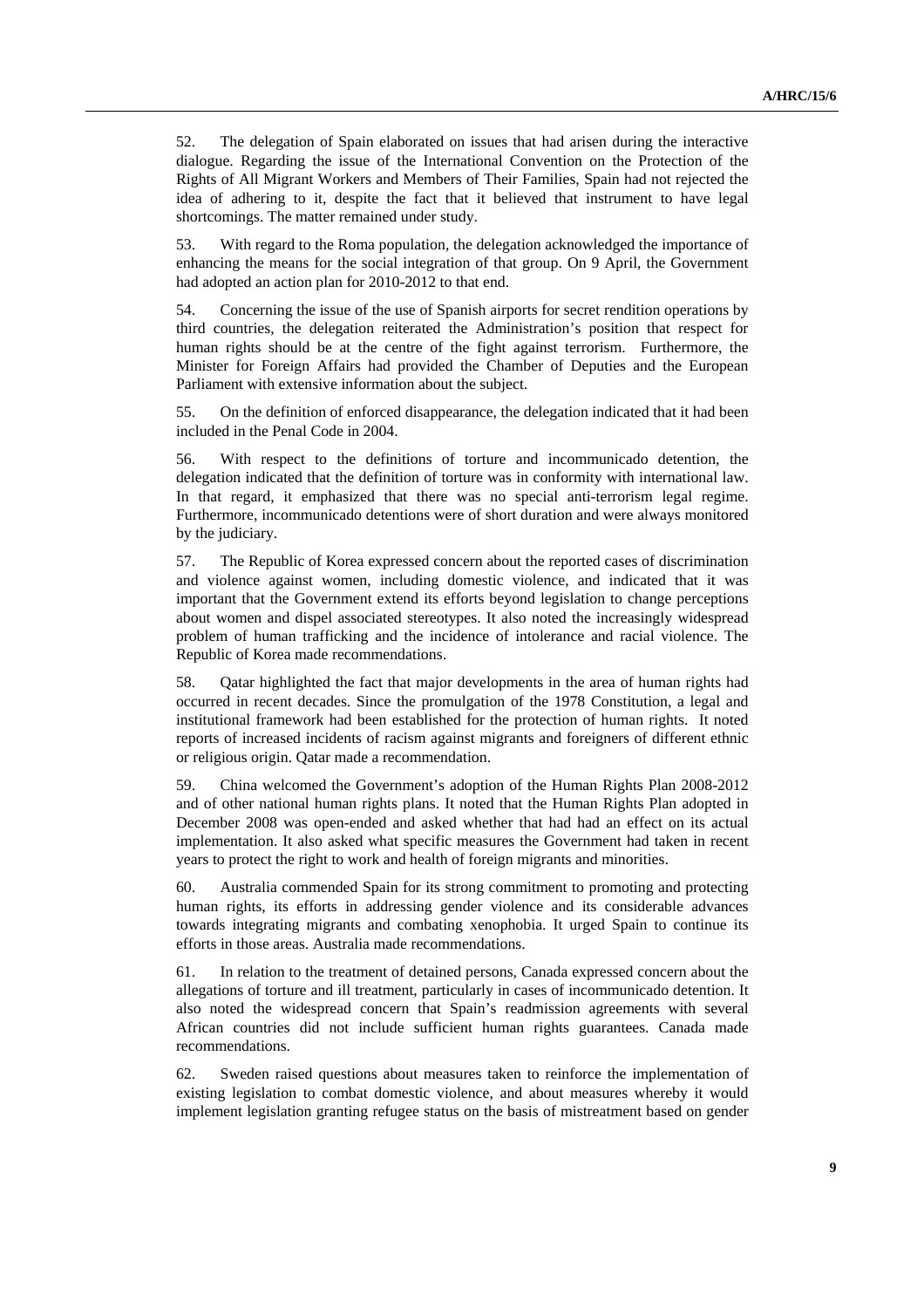or sexual orientation, in order to address concerns that that legislation might have adverse effects in terms of limiting individuals' right to apply for asylum.

63. Israel stated that Spain, through its bid for membership in the Human Rights Council, would lend a positive and moral voice to the Council. It indicated that the national measures were welcome developments in the realization of human rights on the ground. Israel made recommendations.

64. Austria welcomed Spain's efforts to combat gender-based violence, but expressed concern about the high number of acts of violence against women. It asked about measures taken to counter the worsening perception of immigration and to ensure access to basic services for migrants. It also asked how Spain was seeking to address concerns about delayed access to a lawyer for persons in detention and about the length of pre-trial detention. Austria made recommendations.

65. Turkey indicated that it regarded the Human Rights Plan adopted by Spain in 2008 as the most tangible demonstration of the will to enhance human rights. It hoped that the measures introduced in relation to gender-based violence and the trafficking in women would yield successful results. Turkey requested information about Spain's efforts with regard to regulating migration and migrant's rights. It made a recommendation.

66. Slovenia stated that the Human Rights Committee had called for Spain to provide information concerning its national mechanism for the prevention of torture, the length of pre-trial detention and the expulsion of foreigners, and asked whether Spain intended to follow up on those issues. Slovenia also asked about plans to limit or eliminate incommunicado detention, as recommended by several international mechanisms. Slovenia made recommendations.

67. Paraguay welcomed Spain's cooperation with international monitoring bodies in the European and United Nations systems. It also stated that the Human Rights Plan 2008-2012 had provided for the establishment of a commission to follow up the Plan and the Vienna Declaration and Programme of Action of 1993. It emphasized that any internal immigration policy needed to specifically consider the rights of migrants. Paraguay made a recommendation.

68. Hungary was concerned by the fact that the needs of women in rural areas were not being fully met and that they were exposed to a gender pay gap, as well as by the increasing violence, including domestic violence, committed against them. It expressed concern at the situation of Roma women and children. Hungary indicated that reports had revealed shortcomings in Spain's protection against torture. Hungary made recommendations.

69. Belgium saluted the efforts of Spain aimed at the abolition of the death penalty. It expressed concern over the situation in centres for the protection of minors with behavioural problems and in difficult social situations. It congratulated Spain on having adopted its first Human Rights Plan in December 2008, which included a national strategy for combating racism and xenophobia. Belgium made recommendations.

70. Bulgaria congratulated Spain on the active role it played at the international level in combating racism and xenophobia. It welcomed Spain's strategies for the development of the Roma population and asked about the main challenges in implementing those strategies. Bulgaria made a recommendation.

71. Portugal acknowledged Spain's commitment to human rights, as shown in its efforts related to the Alliance of Civilizations, its large financial contribution to OHCHR and its efforts to achieve the abolition of the death penalty. Portugal asked how international cooperation to combat human trafficking was being implemented; about measures adopted to ensure that cases of child mistreatment and abuse were properly reported; and about the assessment of the National Plan on Human Rights. Portugal made recommendations.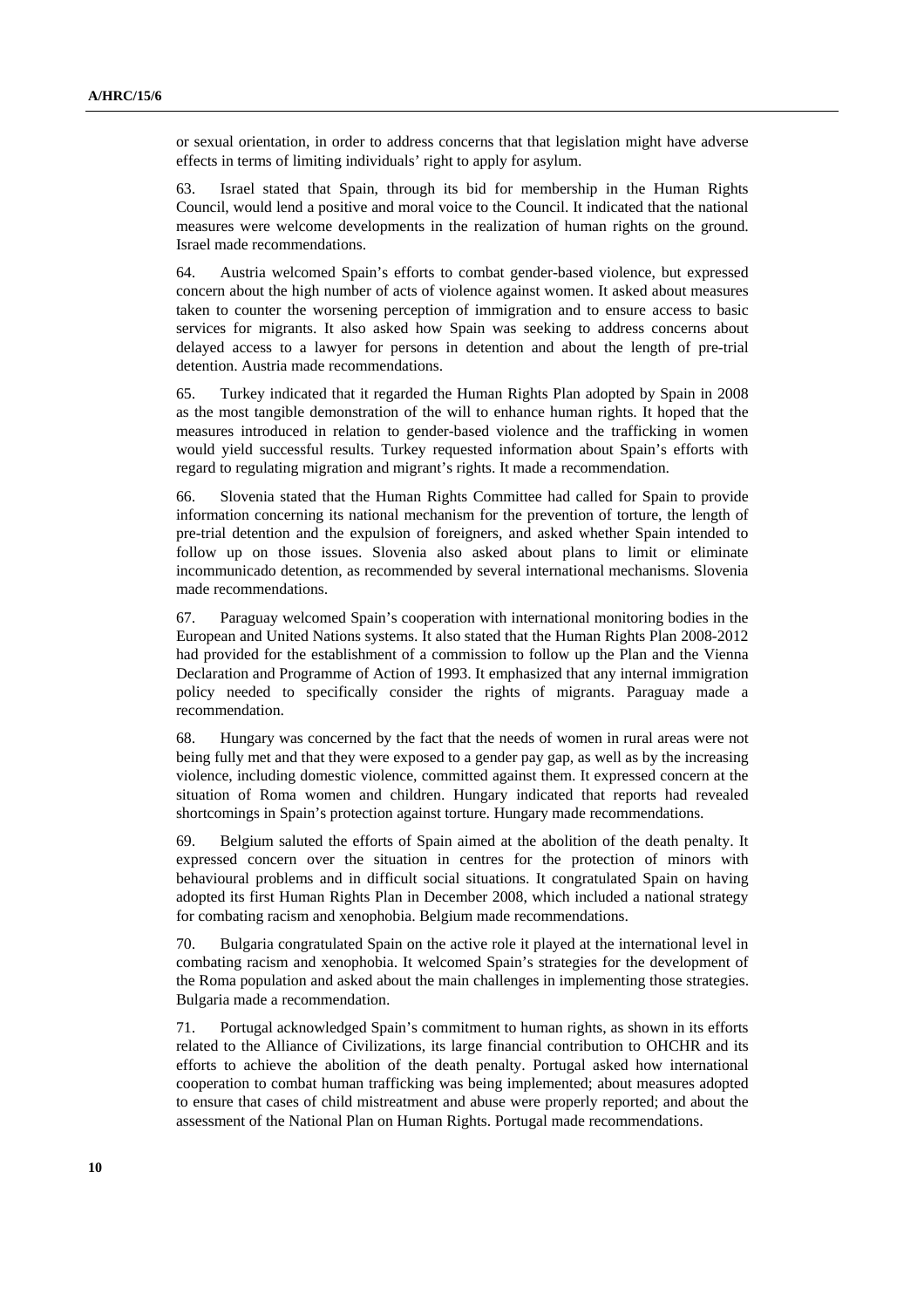72. Azerbaijan noted the concern expressed by CEDAW about the persistence of entrenched, traditional stereotypes regarding the roles and responsibilities of women and men. It stated that several United Nations treaty bodies had expressed concern about information indicating a higher frequency of acts of intolerance and incidents of racial violence against migrants and persons of different ethnic or religious backgrounds, as well as the untimely and inadequate response of authorities. Azerbaijan made recommendations.

73. Italy raised questions about the achievements and challenges in the field of promoting human rights education and, given the unemployment rate, about how a balance could be achieved between reducing public expenditure and ensuring the protection of economic and social rights. It noted that, notwithstanding the efforts made to combat gender violence, the phenomenon had not been eradicated. Italy made a recommendation.

74. The Libyan Arab Jamahiriya stated that the establishment of an Ombudsman was insufficient in itself, and therefore that a national human rights institute should be established in accordance with the Paris Principles. It indicated that foreigners were not guaranteed the right to practice their religious beliefs. The Libyan Arab Jamahiriya requested information about the implementation of the recommendations of the national institution established to combat racism and xenophobia.

75. Burkina Faso praised the effort made by Spain during its presidency of the European Union to achieve a global moratorium on the execution of the death penalty by 2015, as well as the country's efforts to achieve recognition of the human right to water. It mentioned efforts aimed at asylum and refugee policy, integration policy, combating racism and xenophobia, and promoting the rights of foreigners. Burkina Faso made a recommendation.

76. Guatemala welcomed the establishment of the Forum for the Social Integration of Migrants and Spain's commitment to promoting a public policy aimed at combating racism and xenophobia. It encouraged Spain to share results achieved in combating discriminatory incidents against migrants, as well as best practices related to the fight against human trafficking for the purpose of sexual exploitation. Guatemala made a recommendation.

77. Japan stated that the high unemployment rate for migrant workers could lead to other problems. It noted the strategic plan for citizenship and the integration of migrant workers, and requested Spain to share its experiences and information concerning further measures to protect the rights of migrants. Japan indicated that a considerable number of reports referred to the disadvantaged position of women in society and violence against women, and made a recommendation in that regard.

78. Jordan commended Spain for its efforts in promoting understanding and tolerance among cultures through the Alliance of Civilizations. It noted Spain's achievements in adopting a legislative and institutional framework for the promotion of human rights; the ratification of most human rights instruments; and Spain's approach with regard to emerging rights, which had contributed to the development of international law. Jordan made a recommendation.

79. The delegation of Spain proceeded to respond to specific questions that had been raised. Concerning the issue of migrant affairs, it elaborated on the current legal and institutional framework. Specifically, it explained that the Law 2/2009 had broadened the scope of the rights recognized for migrant workers.

80. Moreover, the human rights plan of action had incorporated a comprehensive strategy for combating racism and xenophobia, including data collection and assistance networks for supporting victims.

81. The delegation stated that equal opportunity policies comprised the categories of gender-based violence, equal opportunity for men and women, and non-discrimination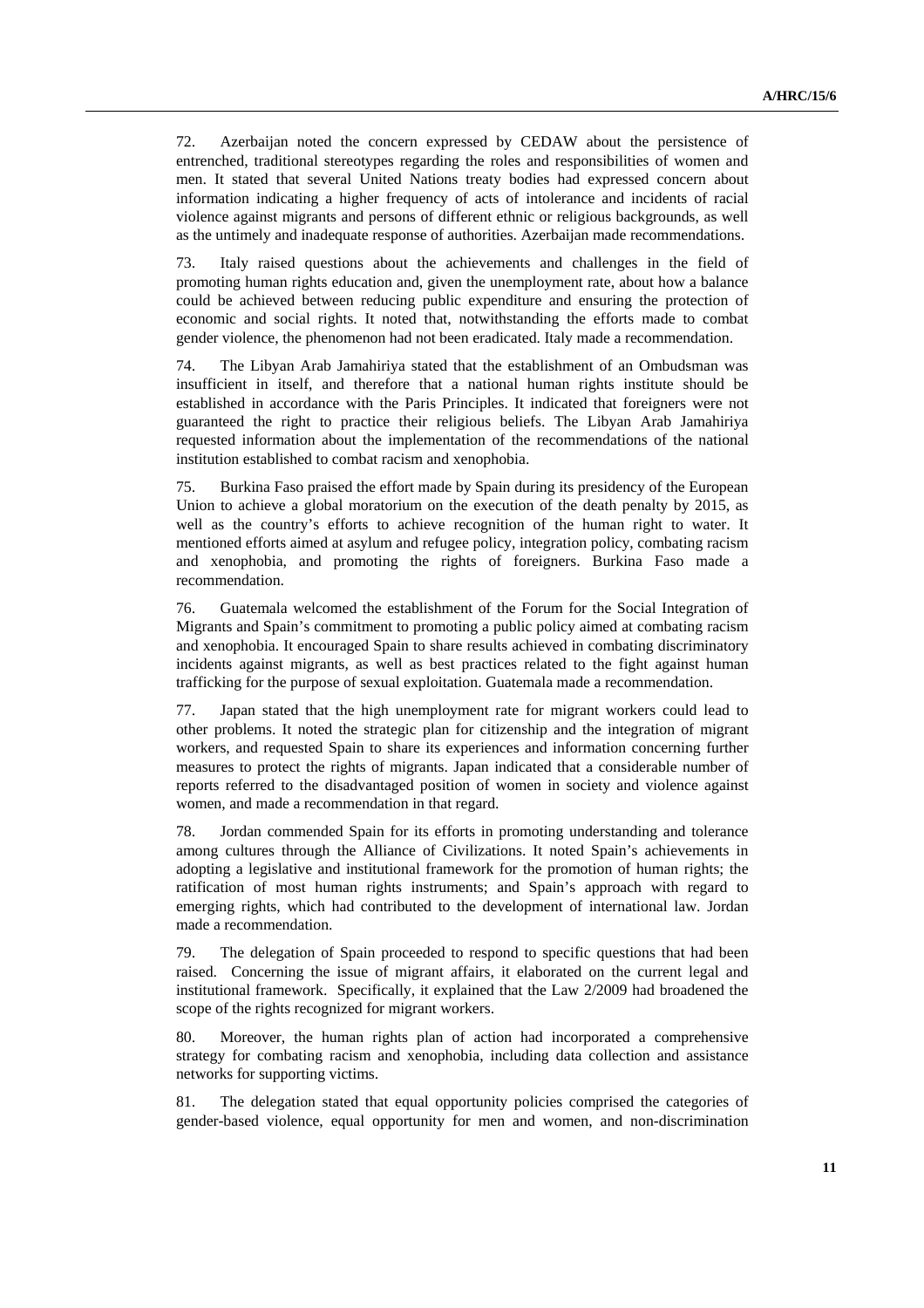based on other grounds. The Government was committed to submitting a bill to Congress in that regard. With regard to gender-based violence, the delegation explained that Spain had adopted an organic law providing for an institutional mechanism and an observatory to monitor implementation. It was worth noting that the number of victims had dropped by 8 per cent since the law had entered into force. The legislation also provided for special attention to migrant women, and the law on the rights of foreigners had been amended to include the possibility of ending expulsion procedures for women victims of gender-based violence and enabling them to apply for residence and work permits.

82. Regarding the rights of foreigners, the delegation further clarified that, as a result of the adoption of Law 4/2000 and the amendments thereto, the rights enjoyed by foreigners were nearly the same as those enjoyed by Spanish citizens, except for political rights. However, some bilateral agreements with third countries provided foreigners with the right to vote at the local level.

83. In concluding, the delegation recalled that it had extended a standing invitation to all special procedures of the Council and paid homage to the victims of terrorism.

# **II. Conclusions and/or recommendations**

84. **The recommendations formulated during the interactive dialogue and listed below have been examined by Spain and enjoy its support:** 

84.1. **Achieve the maximum implementation of the Human Rights Plan for 2008-2012 (Russian Federation);** 

84.2. **Adopt further measures to provide members of the police, prison and judicial staff with human rights training with specifically focused on protection of human rights of women, children, ethnic or national minorities, and also of persons of minority sexual orientation or gender identity (Czech Republic);** 

84.3. **Adopt specific measures to ensure the protection of the human rights of children of persons in detention or prison and to improve access to education for children with disabilities (Czech Republic);** 

84.4. **Take immediate and all necessary steps to modernize its data and communication processes within its judicial branch (Netherlands);** 

84.5. **|Implement the human rights goals adopted in resolution 9/12 of the Human Rights Council (Brazil);** 

84.6. **Put into effect the request for a visit by the Special Rapporteur on the Human Rights of Migrants (Uruguay);** 

84.7. **Continue its efforts to combat discrimination and violence based on gender, race and ethnic origin, among others (Republic of Korea);** 

84.8. **Continue its efforts to guarantee the rights of women and to eradicate gender discrimination, and pay special attention to combat gender- motivated violence against migrant women (Belarus);** 

84.9. **Increase programmes aimed at combating prejudices regarding the role of women in society, in order to complement the legislative and institutional efforts to achieve de jure and de facto equality between men and women (Mexico);** 

84.10. **Pursue its efforts to combat the persistence of traditional stereotypes regarding the role and responsibilities of women and men, namely by planning**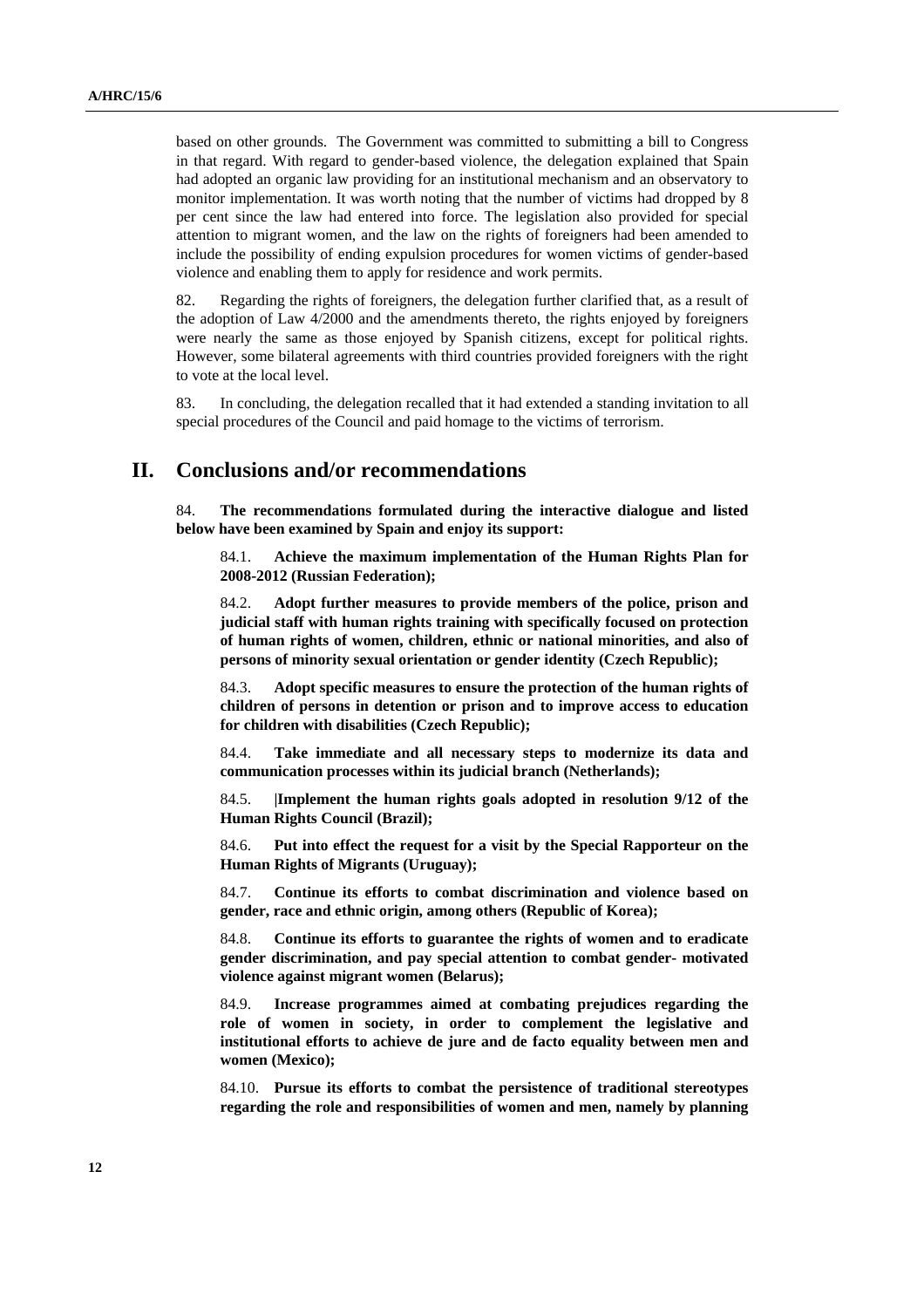**awareness-raising campaigns for the media and focused programmes in the education system (France);** 

84.11. **Intensify media campaigns to strengthen efforts aimed at eliminating stereotyped images of men and women in the family and society (Portugal);** 

84.12. **Address any remaining barriers to an equal sharing between women and men of paid and unpaid work (Norway);** 

84.13. **Redouble efforts to diminish the wage gap between men and women and promote a higher representation of women in managerial and decisionmaking positions both in public administration and in the private sector (Peru);** 

84.14. **Continue its activities to eliminate racism, xenophobia and other acts of intolerance (Turkey);** 

84.15. **Step up its efforts to thoroughly investigate all acts of racial violence and punish those responsible appropriately, taking into account that the Committee against torture has expressed concerns about allegations that the authorities' responses to these acts are not always timely or adequate. Also, the Human Rights Committee and the Committee on Economic, Social and Cultural Rights expressed similar concerns (Egypt);** 

84.16. **Do its utmost to combat racially motivated crimes and to ensure that human rights education is provided to any perpetrators of such offences (Qatar);** 

84.17. **Take stern and swift action by the authorities on all complaints on the treatment of migrants by the public and private authorities, as well as regular publishing of data and reports about the incidents of racially motivated crimes (Pakistan);** 

84.18. **Take more effective measures to combat racial discrimination and intolerance, including by collecting and publishing official statistics about incidents on racially motivated crimes and promptly investigating and taking stern action against the perpetrators of hatred, racist and xenophobic acts (Malaysia);** 

84.19. **Collect statistics on racist and discriminatory incidents, and develop a national plan of action against racism and xenophobia, with an emphasis on social awareness (Uruguay);** 

84.20. **Collect and publish statistics on hate crimes, and develop a specific national action plan against racism and xenophobia (United States of America);** 

84.21. **Record and publish official statistics about incidents or reports on racially motivated crimes, and improve the collection of hate-crime data by law-enforcement officials and authorities (Egypt);** 

84.22. **Strengthen measures to prevent, investigate and punish acts of violence against migrants when they occur, as well as allegations of the mistreatment of this group by some members of the police (Peru);** 

84.23. **Take more effective measures to eliminate discrimination against noncitizens in relation to working conditions and work requirements, including employment rules and practices with discriminatory purposes or effects; and that legislation prohibiting discrimination in employment and all discriminatory practices in the labour market be fully implemented in practice and that further measures be taken to reduce unemployment among immigrants (Egypt);**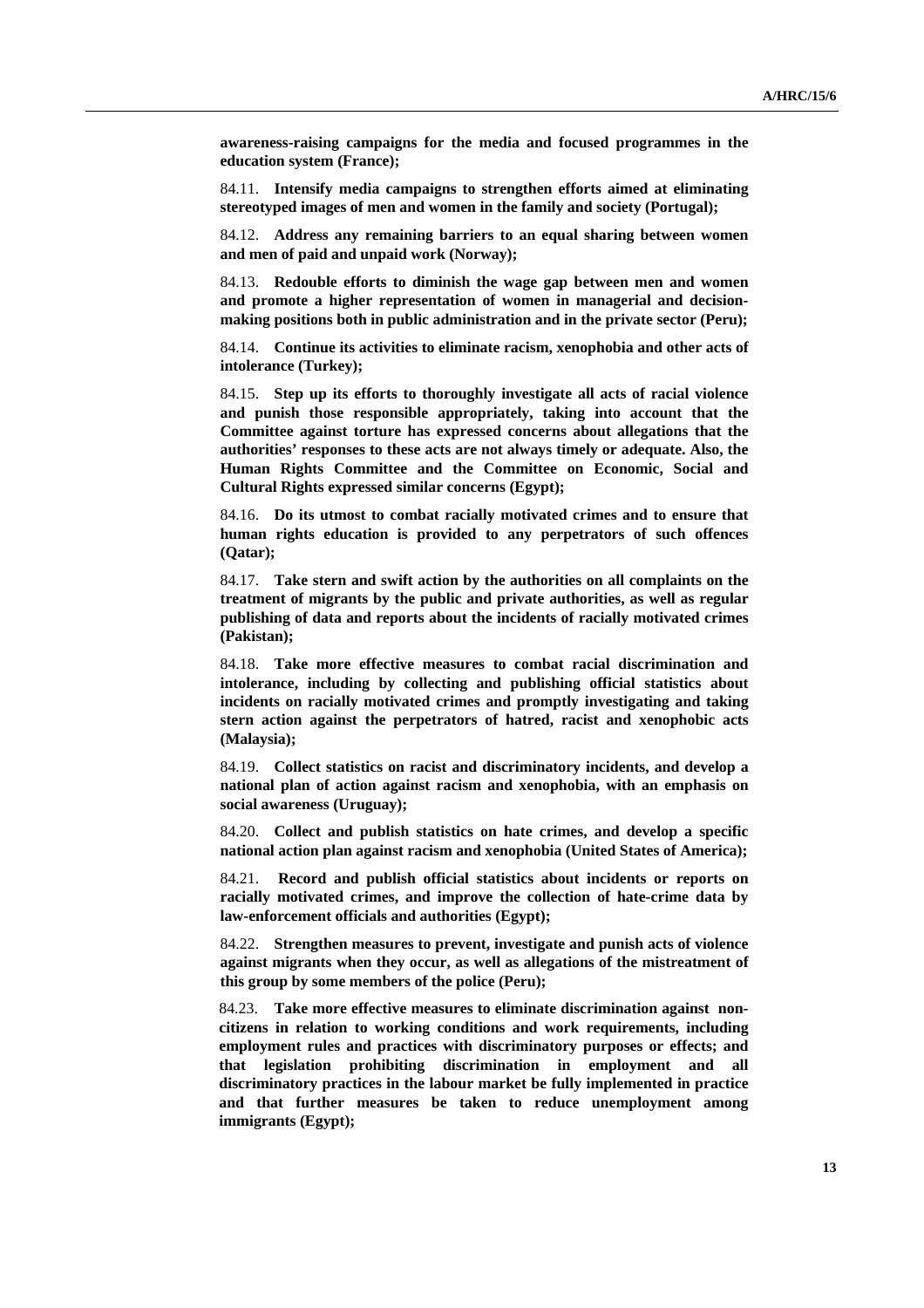84.24. **Continue its efforts to improve the situation of the Roma population (Slovenia);** 

84.25. **Continue its untiring efforts against the execution of the death penalty; and wishes Spain success with the Prime Minister's initiative which is aimed at achieving the immediate abolition of the death penalty for minors and persons with disabilities, and at achieving a global moratorium by 2015 (Bulgaria);** 

84.26. **Take steps to improve its ability to prevent torture (Hungary);** 

84.27. **Improve measures to ensure the timely detection and investigation of cases of police abuse (Azerbaijan);** 

84.28. **Intensify training and information programmes for law enforcement officials to ensure full respect for human rights during the performance of their duties (Malaysia);** 

84.29. **Reinforce its efforts to protect the rights of prisoners in police custody, including by duly investigating reports of ill treatment, prosecuting those responsible for confirmed abuses, and taking other appropriate preventive and corrective measures (Canada);** 

84.30. **Continue to make efforts to combat gender-based violence (Colombia);** 

84.31. **Continue its efforts to curb violence against women and to eliminate their stereotyping role in the society (Bangladesh);** 

84.32. **Take more efficient steps to prevent and punish violence against women in all its manifestations (Hungary);** 

84.33. **Further strengthen the implementation of some of the provisions of the law on comprehensive protection measures to tackle gender-based violence (Malaysia);** 

84.34. **Build on its work to tackle gender-based violence, including through Basic Law 1/2004, and measures recently introduced to allow women who are illegal migrants to report acts of violence without fear of personal disadvantage (United Kingdom);** 

84.35. **Accelerate efforts, under the Organization Act No. 1/2004 on comprehensive protection measures against gender-based violence, to facilitate access to medical and legal services for women in distress across Spain, particularly within immigrant communities (Canada);** 

84.36. **Continue to adopt all legislative and executive measures against gender-based violence, with special attention to migrant victims (Italy);** 

84.37. **Redouble its efforts to tackle the issue of violence against women, including domestic violence, by, for example, creating layers of legislative measures to safeguard victims as well as strengthening the overall implementation of relevant measures on this issue (Japan);** 

84.38. **Consider the possibility to amend the criminal code to criminalize the trafficking in human beings for the purpose of sexual exploitation (Belarus);**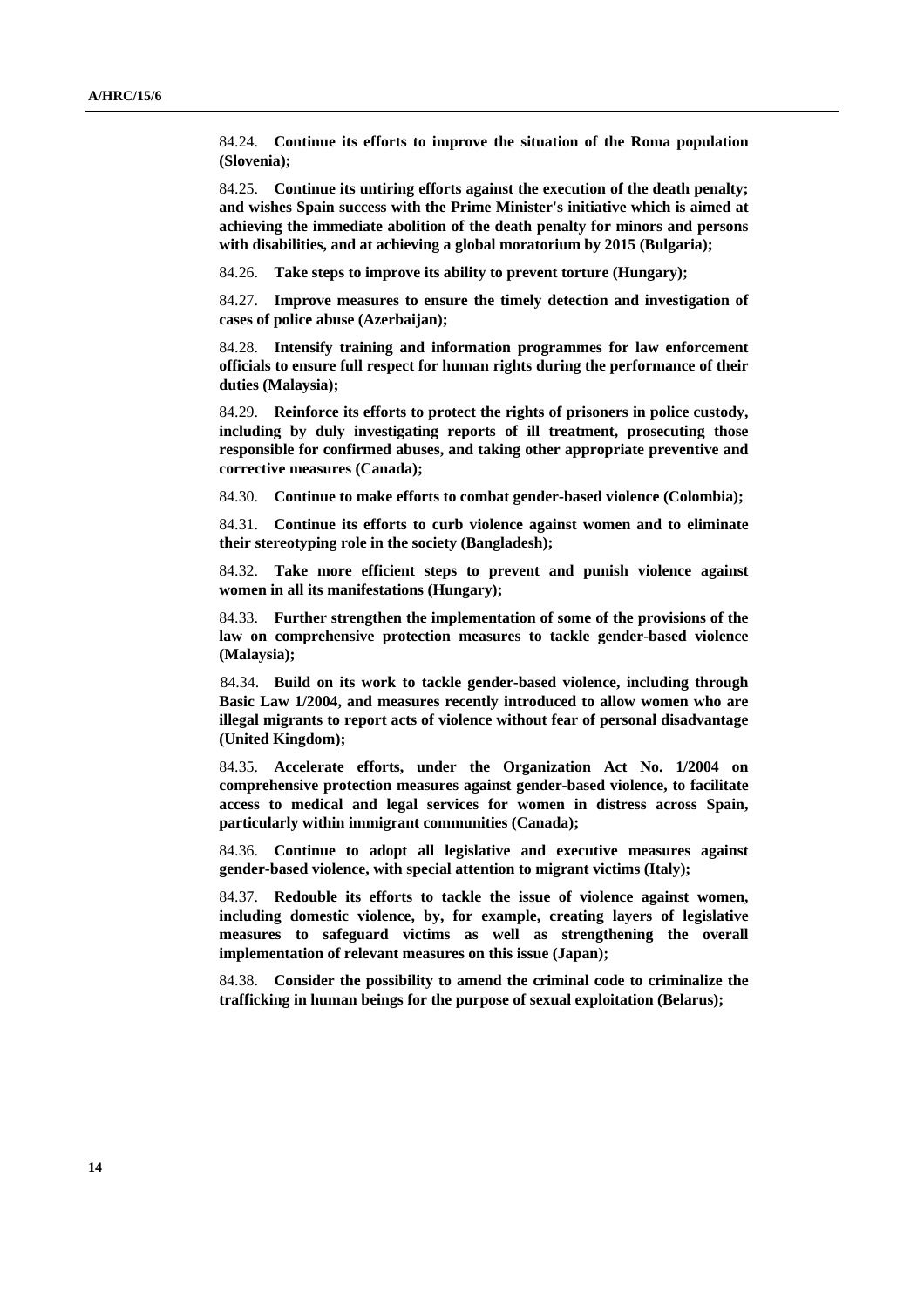84.39. **Consider to adjust its legislation in order to specifically define the trafficking in human beings for the purpose of sexual exploitation (Costa**   $Rica)^2$ ;

84.40. **Amend existing legislation on human trafficking to include a definition of trafficking in line with international law (Indonesia);** 

84.41. **Bring the definition of trafficking in its legislation into line with international law; establish better processes to identify victims; and address the special needs of child victims (New Zealand);** 

84.42. **Consider modifying its criminal legislation so that the offence of human trafficking could specifically target trafficking for the purpose of sexual exploitation (France);** 

84.43. **Include in its legislation a definition of sex trafficking in line with international law (Australia);** 

84.44. **Consider utilizing the Recommended Principles and Guidelines on Human Rights and Human Trafficking developed by OHCHR as a reference tool (Philippines);** 

84.45. **Continue to make efforts to implement and apply the Historical Memory Act (Colombia);** 

84.46. **Continue its constructive efforts for the promotion of respect, tolerance, better understanding and cooperation among different cultures and religions through initiatives such as the Alliance of Civilizations and the Dialogue among Religions (Pakistan);** 

84.47. **Redouble its efforts to continue to incorporate into its educational system, at all levels, respect for human rights, especially those related to nondiscrimination and tolerance for diversity (Nicaragua);** 

84.48. **Strengthen the human rights component in school curriculums and education programmes for the public, with special focus on women's rights (Republic of Korea);** 

84.49. **Continue to address the issue of unaccompanied children arriving in Spanish territories and to consider implementing, as appropriate, the recommendations of UNHCR, human rights treaty bodies and special procedures (Jordan);** 

84.50. **Strengthen national and local initiatives aimed at protecting and promoting the universal human rights of all migrants and members of their families (Philippines);** 

84.51. **Continue and intensify the use of best practices in the area of human rights with regard to Spain's migration policies (Portugal);** 

84.52. **Continue to support the Support Fund for the Admission, Integration and Education of Immigrants, as well as to support the work of various civil society organizations that work in favour of immigrants and that receive public funds to that end (Colombia);** 

 $2\degree$  The recommendation as read during the interactive dialogue: "Consider adjusting its legislation in order to typify specifically trafficking in human beings with purposes of sexual exploitation and consider access to asylum procedures to victims of trafficking" (Costa Rica).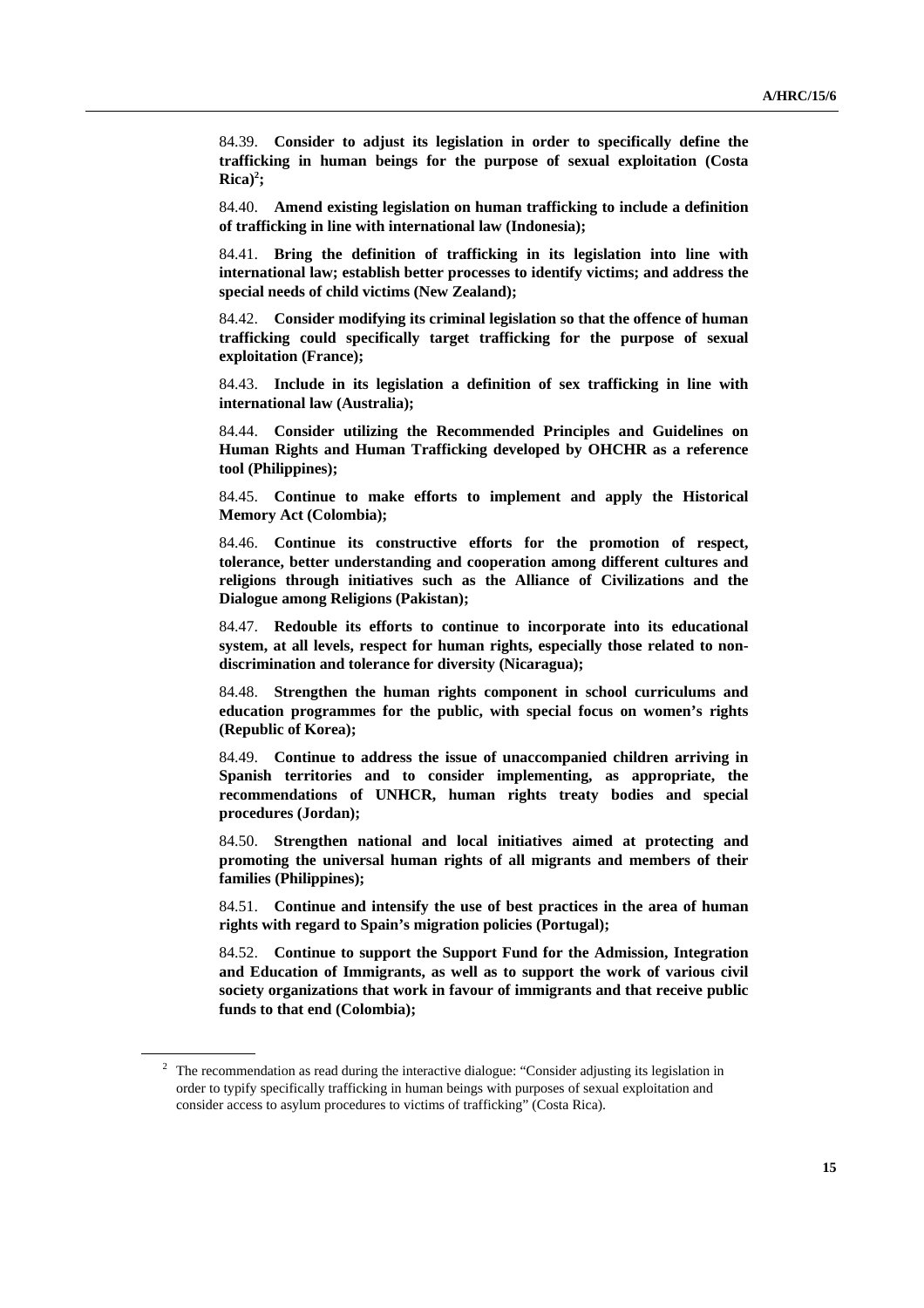84.53. **Reinforce measures aimed at ensuring, during this period of crisis, effective protection of the human rights of migrants, and take additional measures to guarantee access to economic, social and cultural rights for migrants, who are the primary victims of the high level of unemployment in Spain (Algeria);** 

84.54. **Take all measures necessary to ensure that actions related to unaccompanied minors (migrants, asylum seekers, refugees, victims of trafficking) are in line with international standards (Uruguay);** 

84.55. **Enhance its cooperation programmes with developing countries (Philippines);** 

84.56. **Continue its cooperation with civil society organizations in the followup to this review (Austria).** 

85. **The following recommendations enjoy the support of Spain, which considers that they are already implemented or in the process of implementation:** 

85.1. **Ratify the Optional Protocol to the International Covenant on Economic, Social and Cultural Rights (Portugal, Azerbaijan);** 

85.2. **Provide intensive training to law enforcement officials to ensure that, in the performance of their duties, they respect and protect human dignity and maintain and uphold the human rights of all persons without distinction as to race, colour or national or ethnic origin (Egypt);** 

85.3. **Take all appropriate steps to ensure the implementation of the Council on Women's Participation, created by Organic Law 3/2007, in view of the important role played by non-governmental organizations and other civil society organizations in the promotion of women's human rights and gender equality, as recommended by CEDAW (Israel);** 

85.4. **Ensure implementation of the gender equality measures to the rural areas including for the migrant female workers (Pakistan);** 

85.5. **Formulate and implement a national action plan against racism and xenophobia, with ample participation on the part of civil society and input from the Spanish observatory on racism and xenophobia (Bolivia);** 

85.6. **Extend and consolidate into a national action plan its measures to combat racism and xenophobia (United Kingdom);** 

85.7. **Develop a national action plan against racism and xenophobia (Azerbaijan);** 

85.8. **Widely distribute information on available domestic remedies against acts of racial discrimination and the legal means available for obtaining compensation in the event of discrimination (Egypt);** 

85.9. **Implement its intentions to adopt a national plan of action on the interests of the Roma population (Russian Federation);** 

85.10. **Eliminate all forms of discrimination against the Roma community, migrants and religious minorities, and take necessary measures against the perpetrators of racially motivated acts against migrants and ethnic and religious minorities (Bangladesh);** 

85.11. **Put in place appropriate mechanisms to improve the situation of the Roma minority with respect to access to education, employment and health care (Hungary);**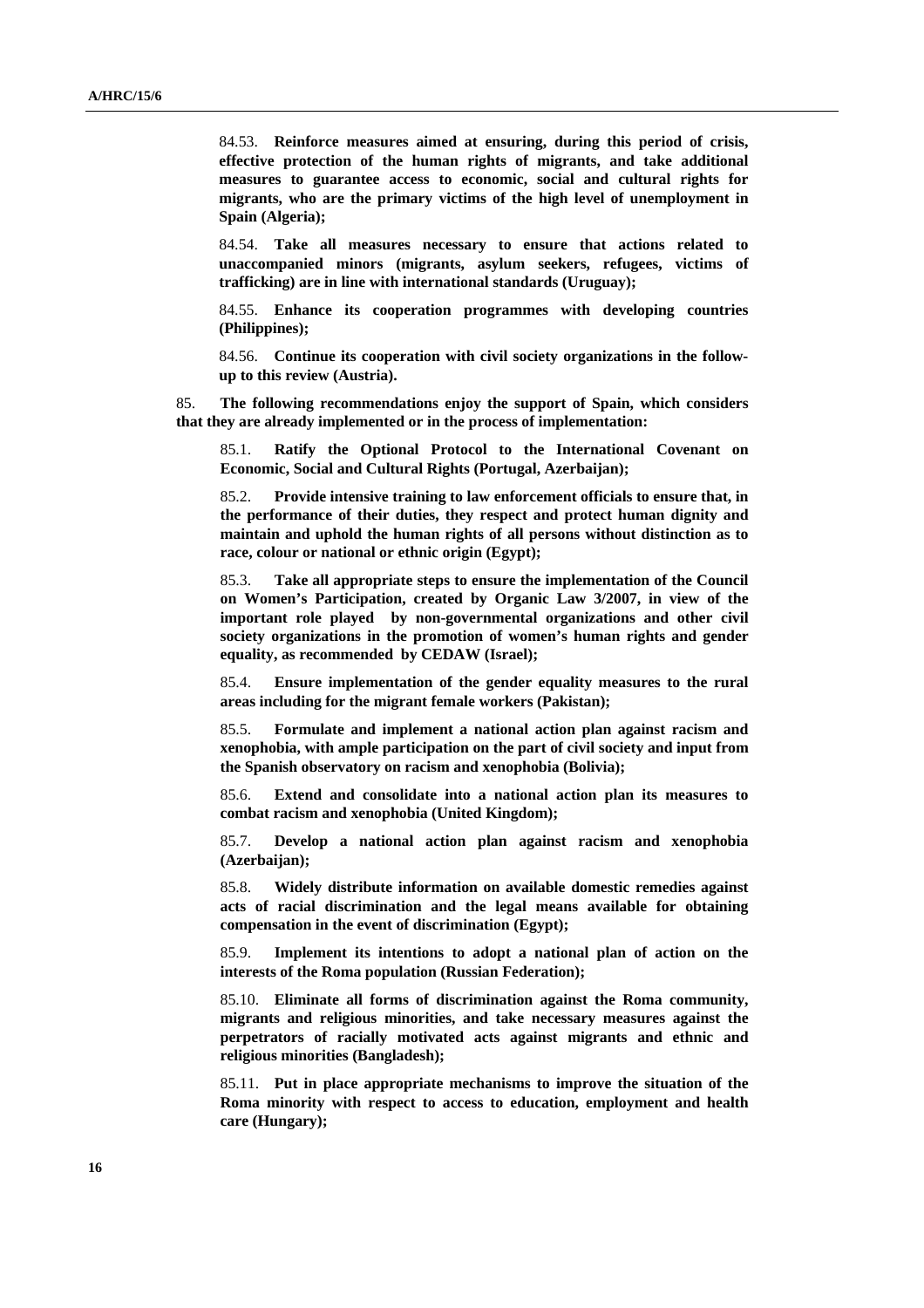85.12. **Take effective measures to investigate all allegations of serious human rights violations and abuses committed by law enforcement officials and private security guards (Malaysia);** 

85.13. **Ensure that persons deprived of their liberty have access to their fundamental freedoms at all times (Costa Rica)3 ;** 

85.14. **Adopt educational measures, from childhood, to foster social rejection of violence against women and children and encourage the use of complaints against such cases (Portugal);** 

85.15. **Ensure that all victims of gender-based violence have effective access to appropriate resources, including legal assistance and protection measures (Austria);** 

85.16. **Consider treatment of perpetrators of violence against women and other models targeting the aggressor as a complement to other measures (Norway);** 

85.17. **Include immigrant women in irregular situations in all policies aimed at the prevention of and protection against gender violence (Bolivia);** 

85.18. **Provide effective access to legal assistance and measures of protection for all victims of gender violence, including migrants with irregular migration status (Uruguay);** 

85.19. **Bring promptly all detainees before a judge (Netherlands);** 

85.20. **Ensure the effective enjoyment of the right to education, the right to work and the right to health for members of ethnic minorities and migrants (Cuba);** 

85.21. **Promote and carry out comprehensive education and training in human rights in the Spanish education system and in programmes for public employees, armed forces and military personnel at every level (Costa Rica);** 

85.22. **Enact human rights education programmes targeted at fighting racism, xenophobia, and discrimination and violence against women (Philippines);** 

85.23. **Address, in a comprehensive manner, the rise of negative attitudes towards immigrants as reported in the 2009 Spanish Racism and Xenophobia Report (Austria);** 

85.24. **Ensure full respect for the rights of migrants, including through the strengthening of measures against acts of racial discrimination, xenophobia and intolerance (Cuba);** 

85.25. **Strengthen policies that guarantee the human rights of migrant**  workers (Brazil)<sup>4</sup>;

85.26**. Pay particular attention to the vulnerable situation of migrants, especially women in an irregular situation (Slovenia);** 

 $3$  The recommendation as read during the interactive dialogue: "Review incommunicado detention regime and ensure that persons deprived of their liberty have at any moment access to their

fundamental freedoms" (Costa Rica). 4 The recommendation as read during the interactive dialogue: "Strengthen policies that guarantee the human rights of migrant workers and the prevalence of human rights in combating terrorism" (Brazil).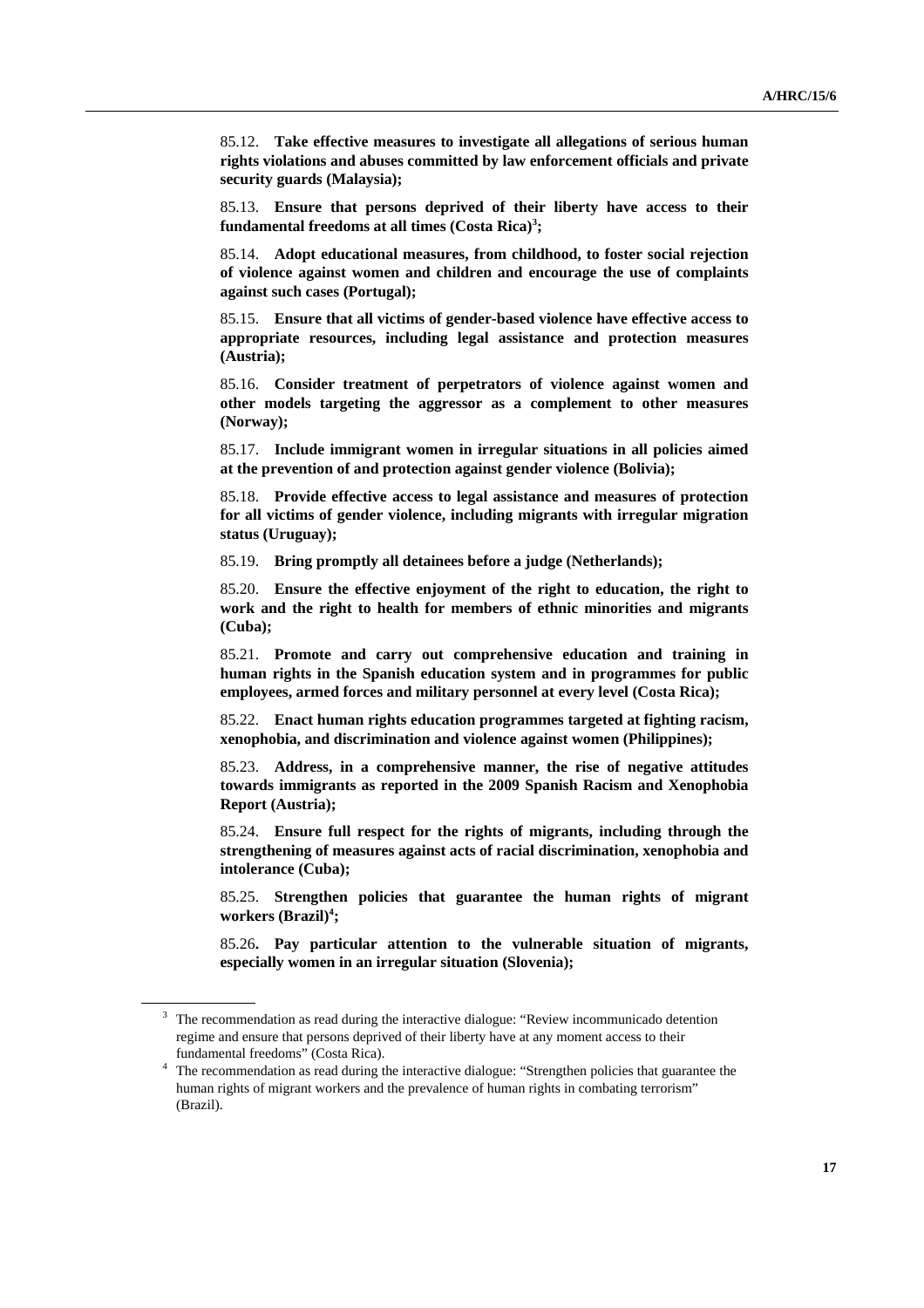85.27. **Take all appropriate measures that serve the interests of the welfare and development of child migrants, who should have been guaranteed all rights provided for in national legislation and international law (Belarus);** 

85.28. **Strengthen policies that guarantee the prevalence of human rights in**  combating terrorism (Brazil)<sup>5</sup>;

85.29. **Pursue and intensify its cooperation with countries interested in combating the phenomenon of terrorism by strictly respecting its bilateral and multilateral commitments (Algeria);** 

86. **The following recommendations will be examined by Spain, which will provide responses in due course, but no later than the fifteenth session of the Human Rights Council, in September 2010. The response of Spain to these recommendations will be included in the outcome report adopted by the Human Rights Council at its fifteenth session.** 

86.1. **Sign and ratify the International Convention on the Protection of the Rights of All Migrant Workers and Members of Their Families (Indonesia, Burkina Faso);** 

86.2. **Ratify the International Convention on the Protection of the Rights of All Migrant Workers and Members of Their Families (Azerbaijan);** 

86.3. **Ratify and implement the International Convention on the Protection of the Rights of All Migrant Workers and Members of Their Families (Bolivia);** 

86.4. **Ratify the International Convention on the Protection of the Rights of All Migrant Workers and Members of Their Families as a fundamental step towards the protection of human rights (Guatemala);** 

86.5. **Ratify the International Convention on the Protection of the Rights of All Migrant Workers and Members of Their Families, and, by taking that measure, clearly demonstrate its firm and decisive commitment to protecting migrant groups and to finding solutions to problems that may arise, by fully respecting the fundamental freedoms of those affected (Paraguay);** 

86.6. **Adhere to the International Convention on the Protection of the Rights of All Migrant Workers and Members of Their Families (Nicaragua);** 

86.7. **Pursue its efforts, and continue, to guarantee all human rights; and accede to the International Convention on the Protection of the Rights of All Migrant Workers and Members of Their Families (Palestine);** 

86.8. **Become a party to the International Convention on the Protection of the Rights of All Migrant Workers and Members of Their Families (Pakistan);** 

86.9. **Consider ratifying the International Convention on the Protection of the Rights of All Migrant Workers and Members of Their Families**  (Argentina)<sup>6</sup>;

<sup>&</sup>lt;sup>5</sup> The recommendation as read during the interactive dialogue: "Strengthen policies that guarantee the human rights of migrant workers and the prevalence of human rights in combating terrorism" (Brazil).<br><sup>6</sup> The recommendation as read during the interactive dialogue: "Consider ratifying the International

Convention on the Protection of the Rights of All Migrant Workers and Members of Their Families and adopt measures aimed at ensuring equal treatment of migrants, regardless of their migratory situation" (Argentina).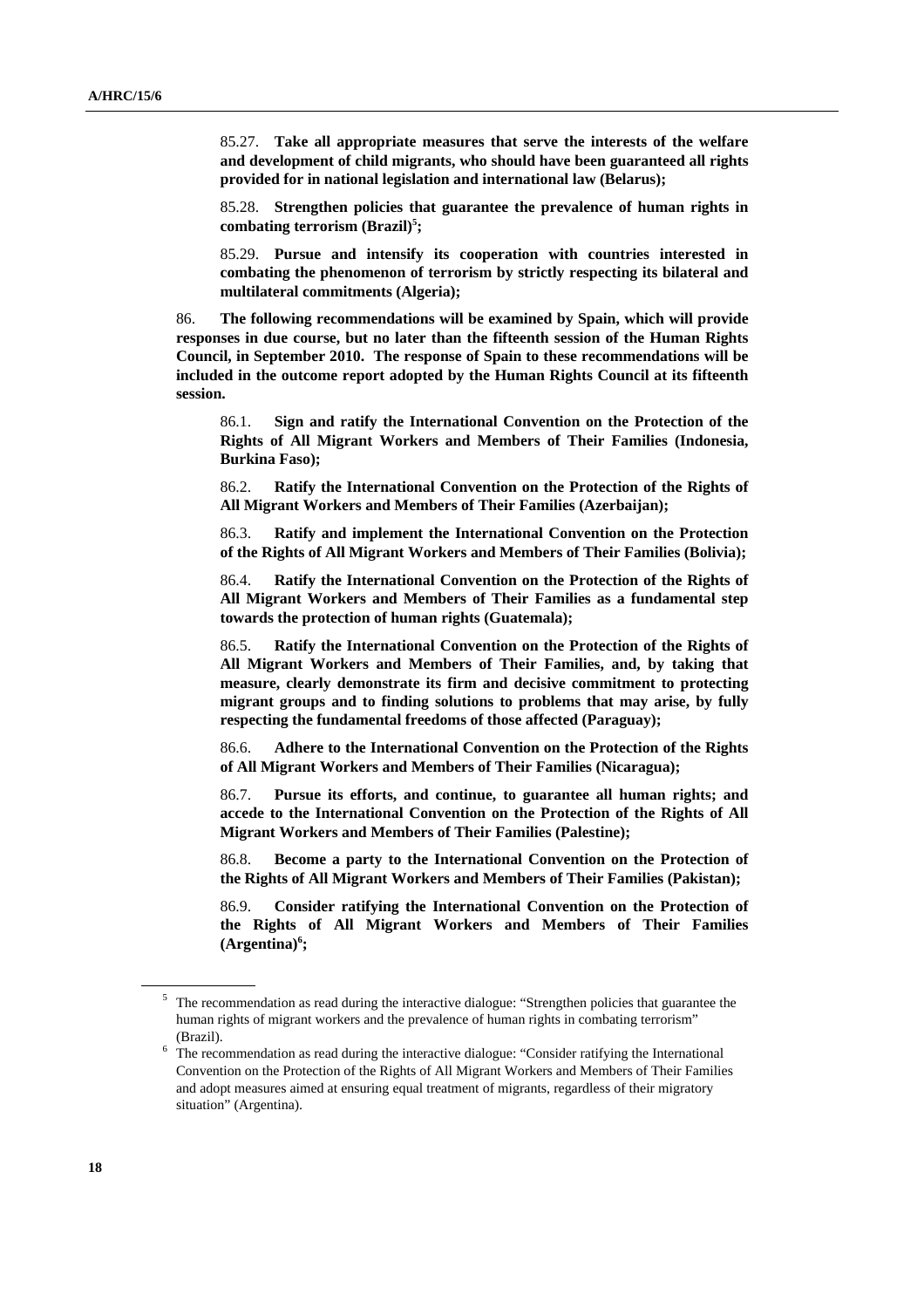86.10. **Consider the ratification of the Convention on the Protection of the Rights of All Migrant Workers and Members of Their Families (Peru);** 

86.11. **Consider ratifying the International Convention on the Protection of the Rights of All Migrants Workers and Members of Their Families (Nigeria)7 ;** 

86.12. **Reconsider, in the same spirit of openness, the possibility of ratifying the International Convention on the Protection of the Rights of All Migrant Workers and Members of Their Families, in accordance with paragraph 12.1 of recommendation no. 1737 of 17 March 2006 of the Parliamentary Assembly of the Council of Europe, of which Spain is an active member (Algeria);** 

86.13. **Recognize the competence of the Committee established under the Convention for the Protection of All Persons from Enforced Disappearance (Argentina);** 

86.14. **Consider introducing a specific prohibition with respect to the sale of arms when the final destination is a country where children may potentially be recruited or used in hostilities (Slovenia);** 

86.15. **Consider introducing an earmarked quota for fathers in the parental leave (Norway);** 

86.16. **Fully cooperate with relevant United Nations treaty bodies by implementing their recommendations pertaining to ending racism, racial discrimination, xenophobia and related intolerance (Egypt);** 

86.17. **Pursue its efforts related to the fight against racism and xenophobia by establishing, with a calendar for concrete action, a national and complete strategy for combating racism and xenophobia, as announced in its first national Human Rights Plan (Belgium);** 

86.18. **Undertake a comprehensive set of measures, in practice and law, including developing a national plan of action against racism, to combat racial discrimination against foreigners and religious minorities, in particular Muslims (Islamic Republic of Iran);** 

86.19. **Clarify the definition of torture in its penal code, and enforce an absolute prohibition of torture under any circumstances (Islamic Republic of Iran);** 

86.20. **Review the definition of torture in its national law so that it complies fully with that in article 1 of the Convention against the Torture and other Cruel, Inhuman or Degrading Treatment or Punishment (Czech Republic);** 

86.21. **Take additional measures to prevent criminal offences, including assault, by police officers and prison guards from occurring, and ensure that the personal integrity of detainees is guaranteed (Netherlands);** 

86.22. **Ensure that access to legal assistance upon detention is not delayed, that detainees have the possibility to communicate with a lawyer in private and that they are brought in front of a judge within 72 hours, as stipulated by law (Austria);** 

 $7$  The recommendation as read during the interactive dialogue: "Consider ratifying the International Convention on the Protection of the Rights of All Migrants Workers and Members of Their Families, and abolish all laws and regulations discriminating against immigrants" (Nigeria).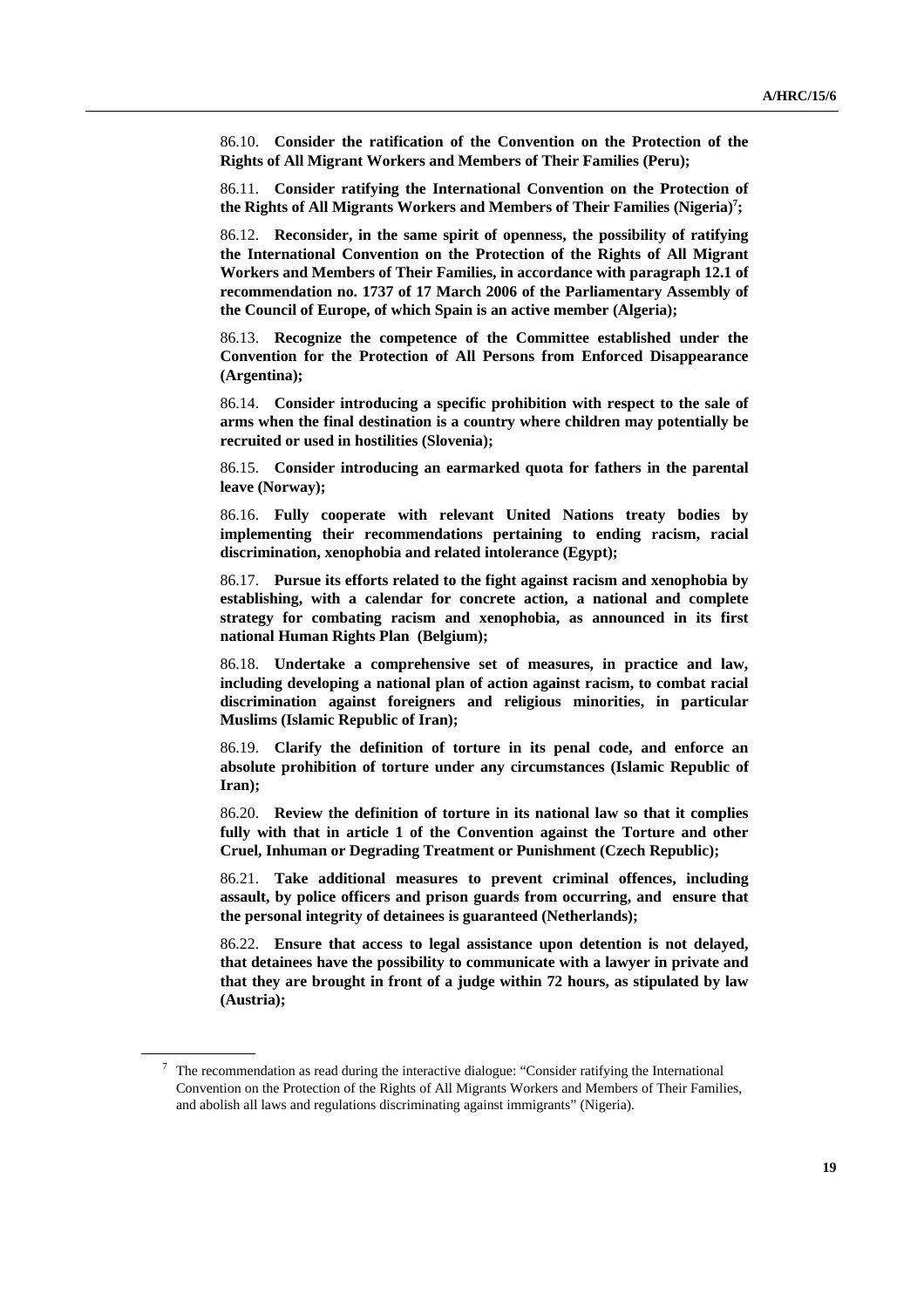86.23. **Respond to all recommendations set out in the report of the Ombudsman relating to the protection of the interests of minors having behavioural problems and in difficult social situations; pay more specific attention to the rights of such minors to have appropriate educational and medical support; and effectively implement an internal common regulation and an efficient inspection system in centres to prevent and combat abuse (Belgium);** 

86.24. **Strengthen work with the European Union and international partners to combat human trafficking, with a policy of prevention as a priority for its 2009-2012 work plan (Canada);** 

86.25. **Strengthen the policy of promoting children rights, with special attention to the trafficking in women and children, and consider the implementation of the Guidelines for the Appropriate Use and Conditions of Alternative Care for Children, in accordance with Human Rights Council resolution 11/7 and General Assembly resolution 64/142 (Brazil);** 

86.26. **Investigate, punish and redress crimes of enforced disappearance, regardless of the time of their occurrence, in the light of the continuous nature of the crime and in accordance with its international obligations (Mexico);** 

86.27. **Ensure school integration of Roma children, children belonging to immigrant families or children living in socio-economically deprived areas, as expressed by CEDAW, and increase Roma women's awareness and access to services and programmes in education, employment and healthcare, as recommended by CERD, CESCR, and the CRC (Israel);** 

86.28. **Respect fully the principle of non-refoulement and ensure effective access to asylum procedures, taking into account the objectives of UNHCR's 10-Point Plan on Mixed Migration (New Zealand);** 

86.29. **Undertake a review of its readmission agreements with respect to refugees and asylum-seekers, and amend them as necessary to ensure that they contain human rights guarantees in line with international standards (Canada);** 

86.30. **Consider access to asylum procedures for victims of trafficking (Costa Rica)8 ;** 

86.31. **Adopt measures aimed at ensuring the equal treatment of migrants,**  regardless of their migratory situation (Argentina)<sup>9</sup>;

86.32. **Abolish all laws and regulations discriminating against immigrants**   $(Nigeria)<sup>10</sup>$ ;

 $8\text{}$  The recommendation as read during the interactive dialogue: "Consider adjusting its legislation in order to typify specifically trafficking in human beings with purposes of sexual exploitation and consider access to asylum procedures to victims of trafficking" (Costa Rica).

The recommendation as read during the interactive dialogue: "Consider ratifying the International Convention on the Protection of the Rights of All Migrant Workers and Members of Their Families and adopt measures aimed at ensuring equal treatment of migrants, regardless of their migratory

situation" (Argentina).<br><sup>10</sup> The recommendation as read during the interactive dialogue: "Consider ratifying the International Convention on the Protection of the Rights of All Migrants Workers and Members of Their Families, and abolish all laws and regulations discriminating against immigrants" (Nigeria).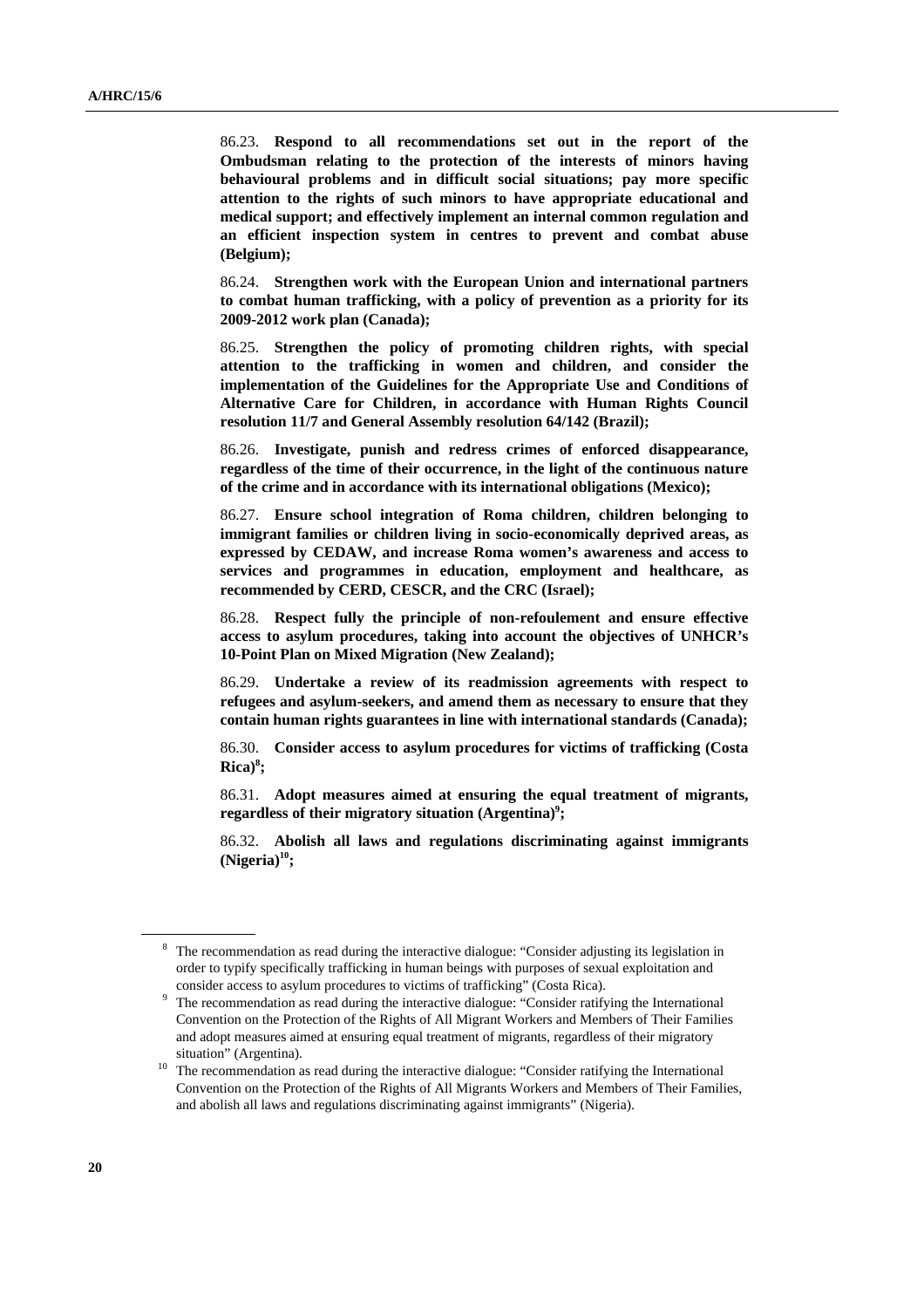86.33. **Ensure that all migrants have effective access to services related to economic, social and cultural rights, irrespective of their migration status (Uruguay);** 

86.34. **Implement the National Ombudsman's call for authorities to ascertain the age of younger immigrants, so that the most appropriate protection can be arranged (United States of America).** 

87. **The recommendations below did not enjoy the support of Spain:** 

87.1. **Follow the principle of applying limits on freedoms to those organisations and entities that are involved in spread of hate speech, make xenophobic or defamatory statements and incite discrimination and violence (Pakistan);** 

87.2. **Undertake immediate steps to establish an independent police complaints mechanism with a mandate to investigate all allegations of serious human rights violations by law enforcement officials in cases such as sexual violence in custody (Islamic Republic of Iran);** 

87.3. **Consider taking steps to establish an independent police complaints mechanism with the aim to investigate all allegations of serious human rights violations by law enforcement officials (Denmark);** 

87.4. **Review the compliance of its anti-terrorism legislation allowing for incommunicado detention with international human rights standards (Czech Republic);** 

87.5. **Review the incommunicado detention regime (Costa Rica)<sup>11</sup>;** 

87.6. **Review the use of incommunicado detention for offences involving terrorists or armed gangs, which may last for up to 13 days (Austria);** 

87.7. **Address the distinction made between Spanish and foreign nationals to the detriment of the latter group when remanding custody during investigations (Austria);** 

87.8. **Continue developing awareness-raising measures in educational policies in fighting gender-based violence in order to tackle the deeply rooted stereotypes vis-à-vis women (Austria);** 

87.9. **Adopt a national plan of action to combat violence against women and girls and to ensure that all victims of gender-based violence have effective access to legal assistance and protection measures (Islamic Republic of Iran);** 

87.10. **Consider instigating a national plan to combat violence against women and girls, including in relation to human trafficking (Denmark);** 

87.11. **Develop a national plan of action on eliminating violence against women (Australia);** 

87.12. **Establish a mechanism guaranteeing the correct identification of victims of the trafficking in persons and provide them with adequate and comprehensive support, especially in the case of minors (Bolivia);** 

 $11$  The recommendation as read during the interactive dialogue: "Review incommunicado detention regime and ensure that persons deprived of their liberty have at any moment access to their fundamental freedoms" (Costa Rica).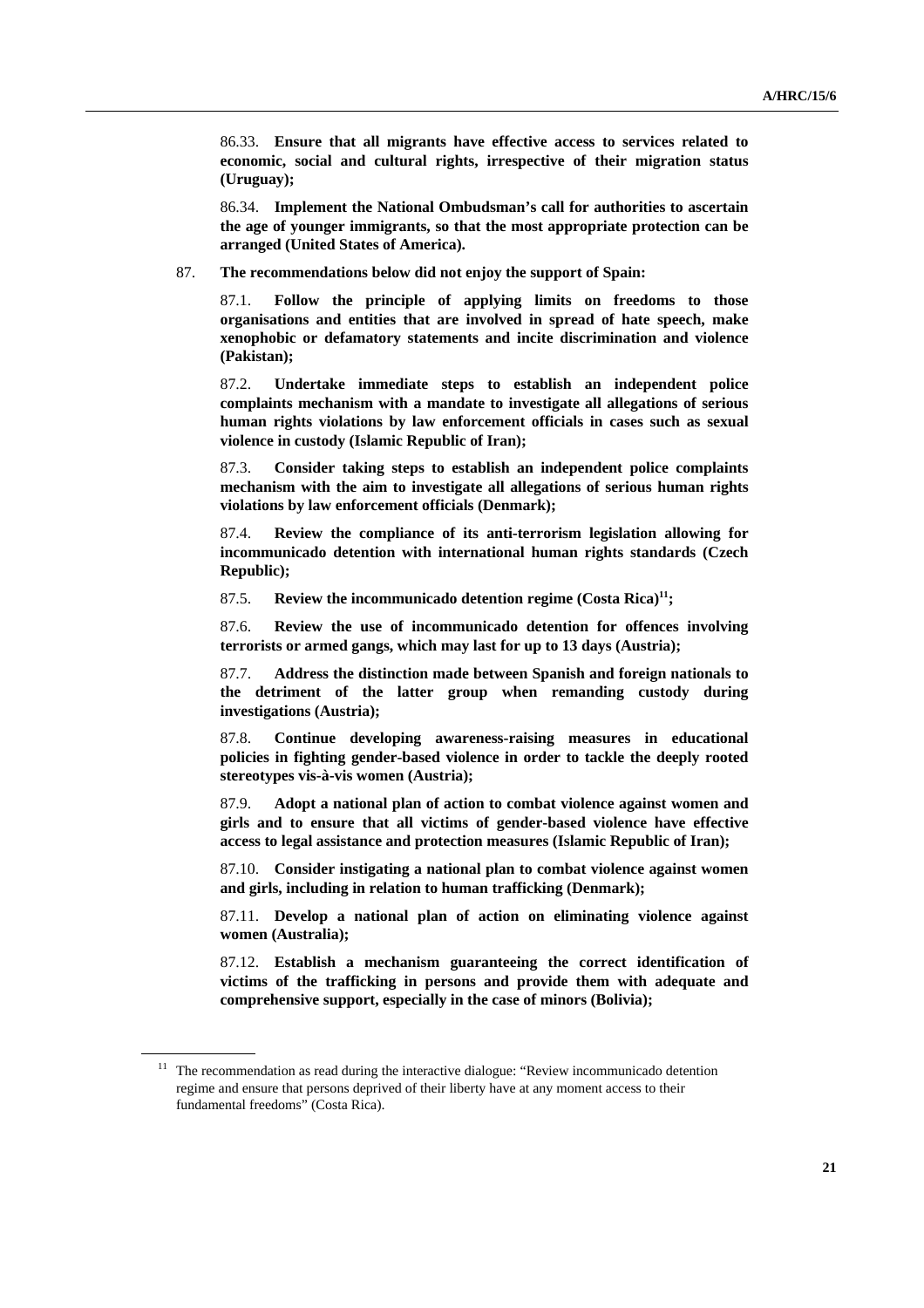87.13. **Consider the establishment of a national mechanism for the correct identification of victims of sexual exploitation, as well as the possibility of including specific measures for minors (Panama);** 

87.14. **Establish a national mechanism to identify all victims and take necessary measures to ensure access to the asylum procedure for foreign women who are victims of trafficking, or at the risk of being trafficked, who can show a need for international protection, as recommended by CEDAW, CRC, and the CESCR, in light of the serious efforts made by the Government of Spain to adopt a Plan to Combat Human Trafficking for the Purposes of Sexual Exploitation (Israel);** 

87.15. **Reinforce due-process safeguards for detainees imprisoned for conduct allegedly related to terrorism or to the operation of armed groups (Argentina);** 

87.16. **Continue to pursue open migration policy and regularize existing migrants with irregular status (Bangladesh);** 

87.17. **Address and provide adequate follow-up to the recommendations of the Special Rapporteur for the protection of human rights and fundamental freedoms while countering terrorism, as a result of his visit to the country, in coordination with relevant ministries and by consulting civil society organizations (Mexico);** 

87.18. **Thoroughly and independently investigate all circumstances surrounding its involvement in rendition programmes (Islamic Republic of Iran);** 

88. **All conclusions and/or recommendations set out in the present report reflect the positions of the submitting State(s) and/or the State under review. They should not be construed as endorsed by the Working Group as a whole.**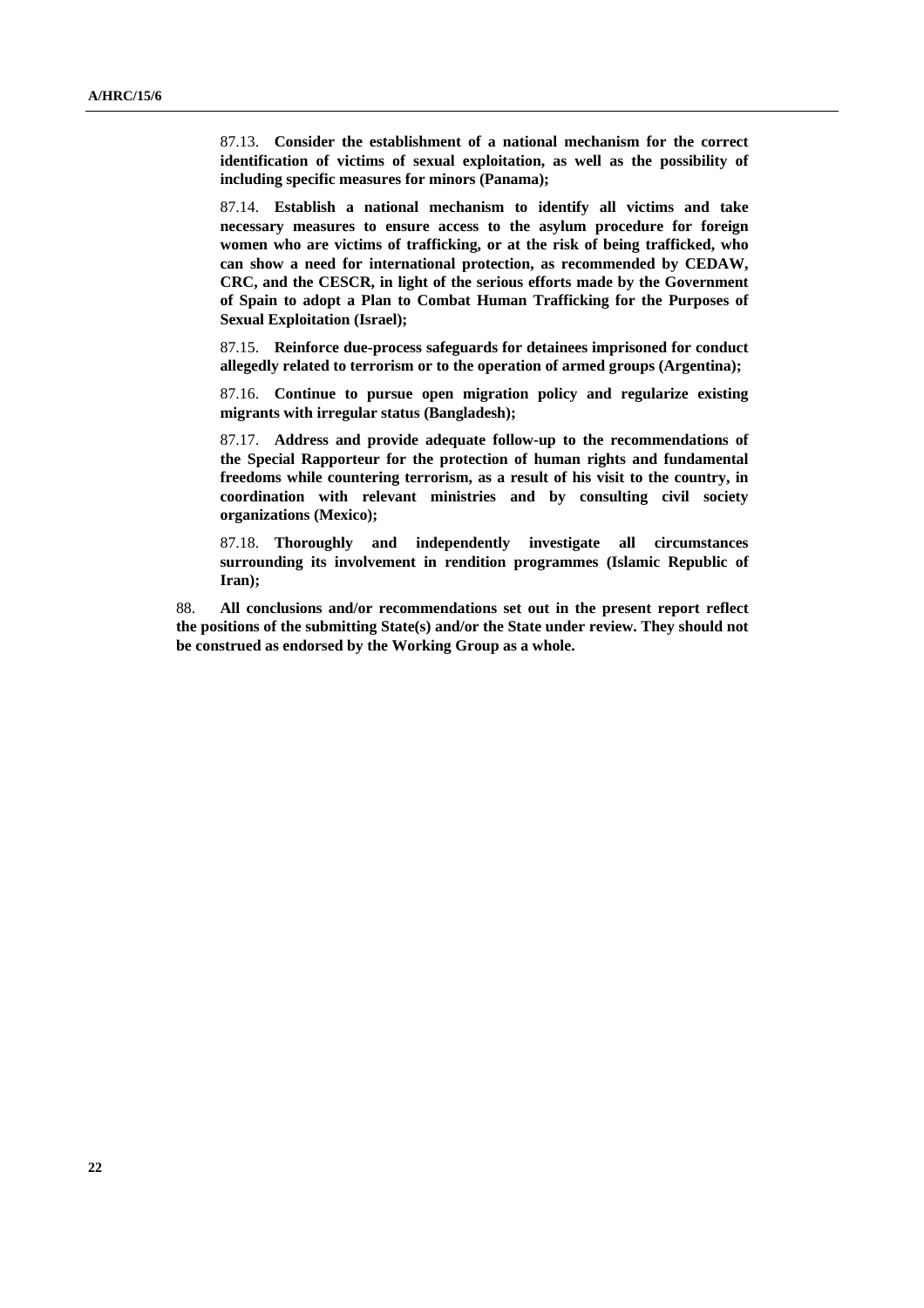## **Annex**

### **Composition of the delegation**

The delegation of Spain was headed by H.E. Jose de Francisco, Secretary of State for Constitutional and Parliamentarian Affairs, Ministry of the Presidency, and was composed of the following members:

- H.E. Javier Garrigues, Permanent Representative of Spain to the United Nations Office and Other International Organizations in Geneva;
- Ms. Mª Angeles Ahumada, Director General for Legal Coordination, Ministry of the Presidency;
- Mr. Arcadi España, Chief of Cabinet of the Secretary of State for Constitutional and Parliamentarian Affairs, Ministry of the Presidency;
- Mr. Jorge Domecq, Director General of United Nations, Global Affairs and Human Rights, Ministry for Foreign Affairs and Cooperation;
- Mr. Juan Manuel de Barandica, Ambassador at Large for Strategic Affairs, Ministry for Foreign Affairs and Cooperation;
- Mr. Luis Fernandez Cid, Deputy Director General of Legal and Consular Affairs, Ministry for Foreign Affairs and Cooperation;
- Mr. Antonio Pastor Palomar, Technical Counsellor, International Legal Counsel, Ministry for Foreign Affairs and Cooperation;
- Mr. Eduardo Escribano, Deputy Director General, Human Rights Office, Ministry for Foreign Affairs and Cooperation;
- Mr. Manuel Garcia Risco, Adviser to the Cabinet of the Secretary of State for Security, Ministry of Interior;
- Mr. Angel Ariño, Adviser to the Cabinet of the Secretary of State for Security, Ministry of Interior;
- Ms. Francisca Vidal Torregrosa, Adviser, Sub-Directorate for Asylum, Ministry of Interior;
- Mr. Joaquin de Fuentes, General Counsel of the State, Ministry of Justice;
- Ms. Maria Luisa Garcia, Counsel of the State before the Constitutional Court and the European Court for Human Rights, Ministry of Justice;
- Mr. Isaac Salama, Counsel of the State before the Constitutional Court and the European Court for Human Rights, Ministry of Justice;
- Mr. Iñigo Ortiz de Urbina, Adviser to the Minister, Ministry of Justice;
- Mr. Nicolas Marugan, Director of the Spanish Observatory on Racism and Xenophobia, Ministry of Labour and Inmigration;
- Ms. Silvia Parra Nuñez, Adviser to the Cabinet of the Minister, Ministry of Labour and Inmigration;
- Ms. Tatiana Dorrego, Adviser, General Directorate for the Integration of Immigrants;